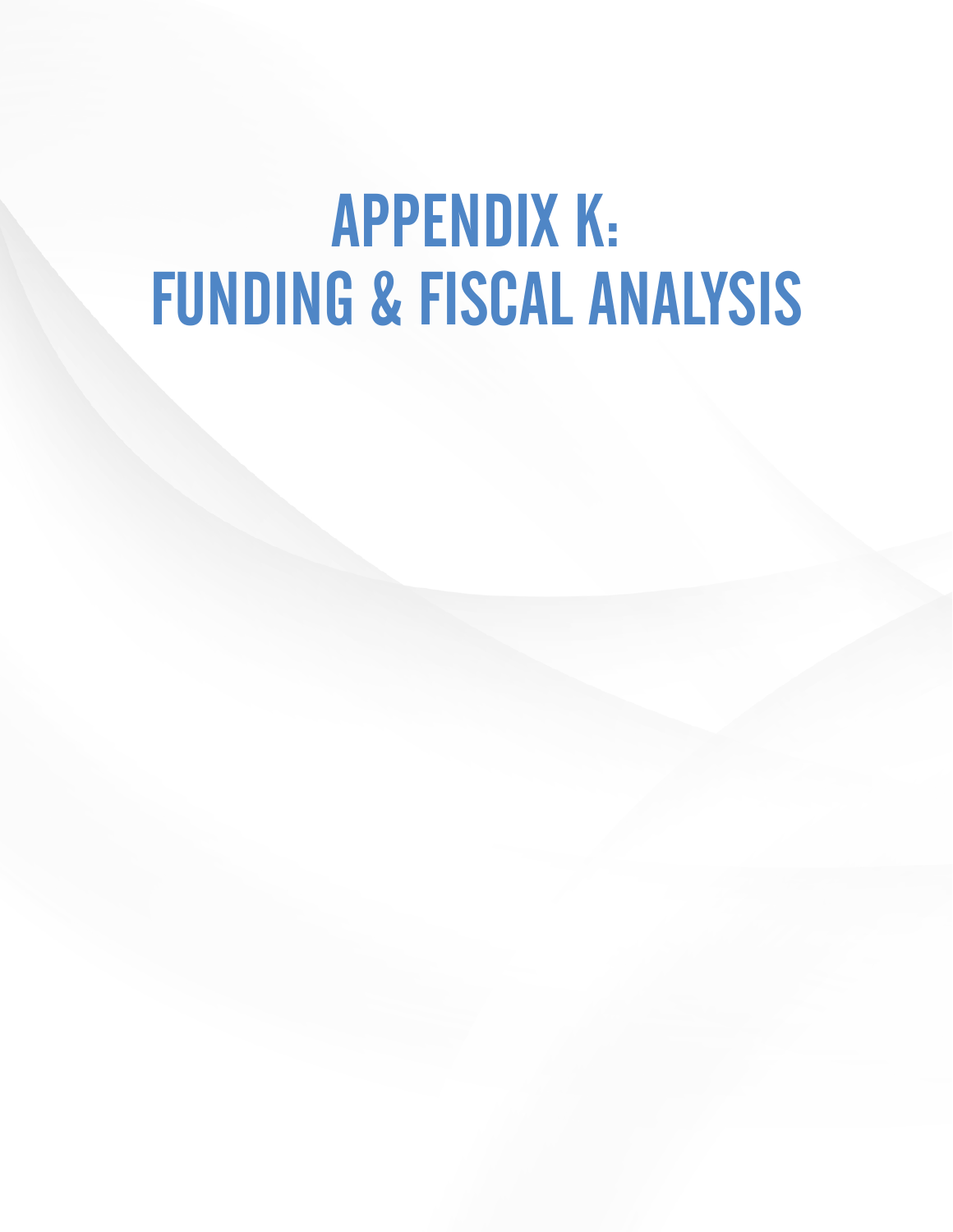

### K.1 IDENTIFYING FUNDING SOURCES FOR THE KENTUCKY STATEWIDE CORRIDOR PLAN

This report outlines existing and potential funding sources at the federal and statewide levels, which were reviewed for likelihood and applicability in preparing this plan. The following section describes the funding sources that represent the most viable potential options for supporting the program of projects outlined in the Kentucky Statewide Corridor Plan (SWCP).

### K.1.1 FEDERAL FUNDING SOURCES

The Fixing America's Surface Transportation (FAST) Act has guided federal funding for transportation since FY 2016. Originally scheduled to expire in 2020, it has been extended through September 30, 2021. While the details of future federal transportation funding are uncertain as of this report, it is assumed that future legislation will continue to provide a number of possible funding opportunities for the build out of the Kentucky Statewide Corridor Plan (SWCP) network, including formula funding and discretionary grant programs for road, bridge, bicycling, and walking projects.

Both formula funds and discretionary grant programs from the federal government require matching funds from the state. Federal funding has become more competitive despite contributing to a declining share of large project costs, thus requiring larger state/local commitments – this is particularly important to consider in the case of Kentucky where matching funds for formula federal-aid dollars have largely come from toll credits from the state's previous investment in state-sponsored toll roads, which has allowed KYTC the flexibility to use 100% federal funding on federal-aid projects in the past. Federal law governing highway allocations allows state DOTs or toll authorities to accrue toll credits by spending excess toll revenues on Title 23 highway capital improvement projects. KYTC phased out tolls on all existing parkway and turnpike facilities by 2006. Remaining credits from these past investments expired in FY 2020, however, and the state will be required to commit approximately \$1.2 billion in state road funds over the next five years on federal-aid projects to cover the 20% local match and receive these federal-aid funds.

### K.1.1.1 Federal Formula Funding

Kentucky receives annual apportionments of federal formula funds from FHWA (about \$736 million in FY 2021). The breakdown of these formula funding programs is outlined in **Table K.1**, including the amount allocated for Kentucky in FY 2021. While future federal funding levels are uncertain until the passage of a new federal surface transportation bill, Kentucky's FY 2020 – FY 2026 Highway Plan (adopted in May 2020) assumed that formula funds allocated to Kentucky would follow the same trends as those present in the FAST Act – a straight-line projection of the annual apportionment values shown in **Table K.1** through FY 2026. These federal-aid dollars are fully programmed in Kentucky's FY 2020 – FY 2026 Highway Plan to fund projects incorporated into the Statewide Transportation Improvement Program (STIP), a fiscally constrained document that requires FHWA approval. Presently, the projects outlined in the SWCP are not included in the STIP and would need to be included in this document to receive formula federal funding.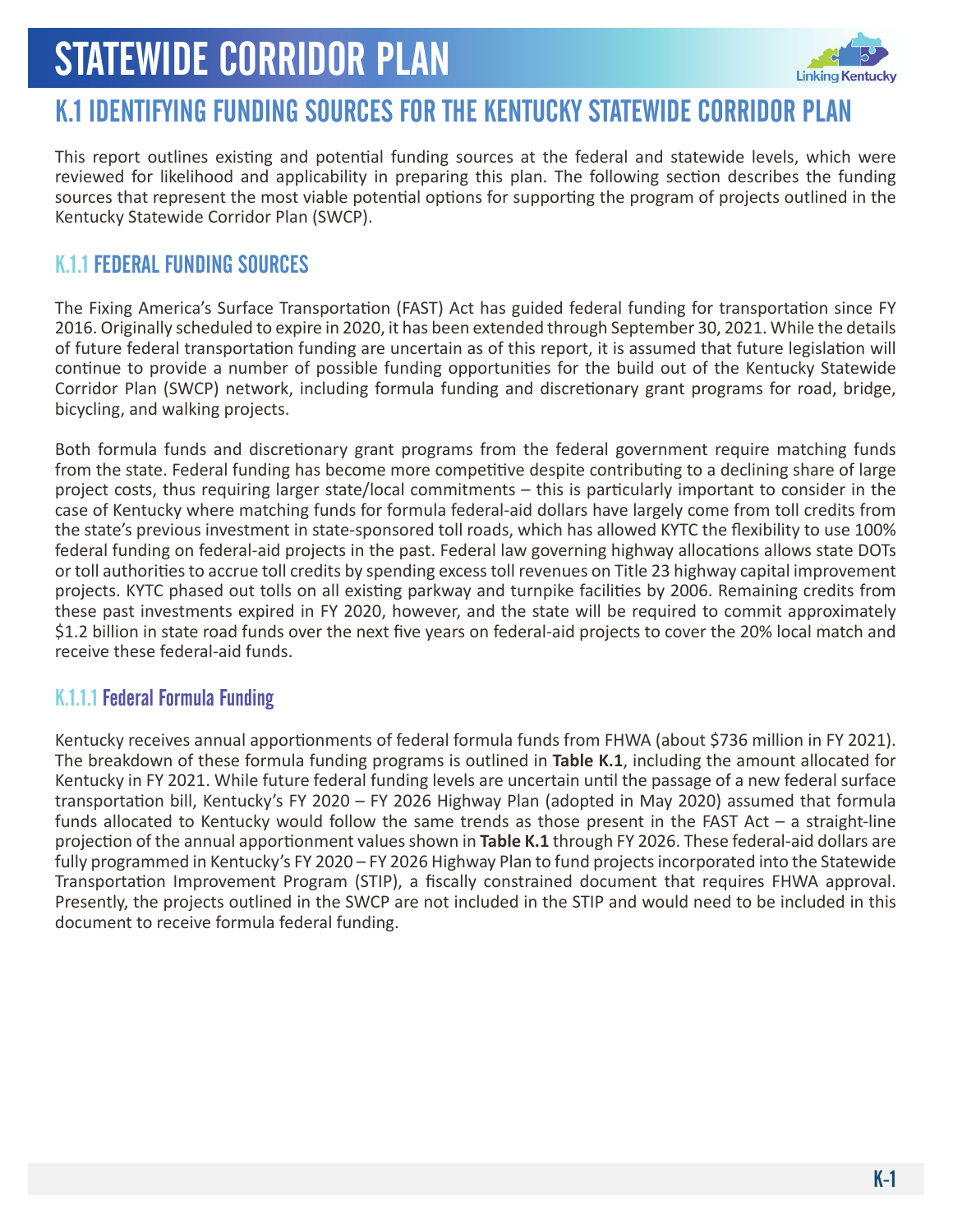

| <b>PROGRAM NAME</b>                                                                     | <b>DESCRIPTION</b>                                                                                                                                                                                                                                                                                                                                                                 | FY'21 FUNDING<br><b>FOR KENTUCKY</b> |
|-----------------------------------------------------------------------------------------|------------------------------------------------------------------------------------------------------------------------------------------------------------------------------------------------------------------------------------------------------------------------------------------------------------------------------------------------------------------------------------|--------------------------------------|
| National Highway<br>Freight Program (NHFP)                                              | Improves efficient movement of freight on the National<br>Highway Freight Network (NHFN).                                                                                                                                                                                                                                                                                          | \$25.4 M                             |
| <b>Congestion Mitigation</b><br>and Air Quality<br><b>Improvement Program</b><br>(CMAQ) | Provides a flexible funding source to State and local<br>governments for transportation projects and programs to help<br>meet the requirements of the Clean Air Act. Funding is available<br>to reduce congestion and improve air quality.                                                                                                                                         | \$14.8 M                             |
| <b>Metropolitan Planning</b>                                                            | Creates a cooperative, continuous, and comprehensive<br>framework for making transportation investment decisions in<br>metropolitan areas.                                                                                                                                                                                                                                         | \$2.7 M                              |
| National Highway<br>Performance Program<br>(NHPP)                                       | Provides support for the condition and performance of the<br>National Highway System (NHS), for the construction of new<br>facilities on the NHS, and to ensure that investments of Federal-<br>aid funds in highway construction are directed to support<br>progress toward the achievement of performance targets<br>established in a State's asset management plan for the NHS. | \$430.8 M                            |
| <b>Surface Transportation</b><br><b>Block Grant Program</b><br>(STBG)                   | Provides flexible funding to best address State and local<br>transportation needs.                                                                                                                                                                                                                                                                                                 | \$215.0 M                            |
| <b>Highway Safety</b><br><b>Improvement Program</b><br>(HSIP)                           | Provides funding to achieve a significant reduction in traffic<br>fatalities and serious injuries on all public roads, including<br>non-State-owned public roads and roads on tribal lands. The<br>HSIP requires a data-driven, strategic approach to improving<br>highway safety on all public roads that focuses on performance.                                                 | \$43.2 M                             |
| Railway-Highway<br><b>Crossings Program</b>                                             | Provides funds for safety improvements to reduce the number<br>of fatalities, injuries, and crashes at public railway-highway<br>grade crossings.                                                                                                                                                                                                                                  | \$4.0 M                              |
|                                                                                         | <b>Total</b>                                                                                                                                                                                                                                                                                                                                                                       | \$735.8 M                            |

In addition to the FAST Act-based funding shown in **Table K.1**, in December 2020, Congress passed a \$900+ billion COVID-19 emergency relief bill, which includes \$10 billion for state DOTs. This highway funding will be distributed to states according to the existing apportionment formulas, which means that this should translate to approximately \$166 million<sup>1</sup> in additional funding for Kentucky. DOTs can use the funds for costs related to preventive maintenance, routine maintenance, operations, personnel, including salaries of employees or contractors, debt service payments, availability payments, and coverage for other revenue losses.

### K.1.1.2 Federal Discretionary Grant Programs

The U. S. Department of Transportation (USDOT) also administers several discretionary grant programs, which are very competitive and require, as part of a rigorous application process, the applicant to demonstrate that the non-federal matching funds are fully committed. If sufficient non-federal funds are approved for the SWCP, Kentucky could be well positioned to obtain one or more funding awards from these federal programs, particularly the following programs (or their successors in forthcoming legislation) listed in **Table K.2**.

<sup>1</sup> *Source: AASHTO, 2020*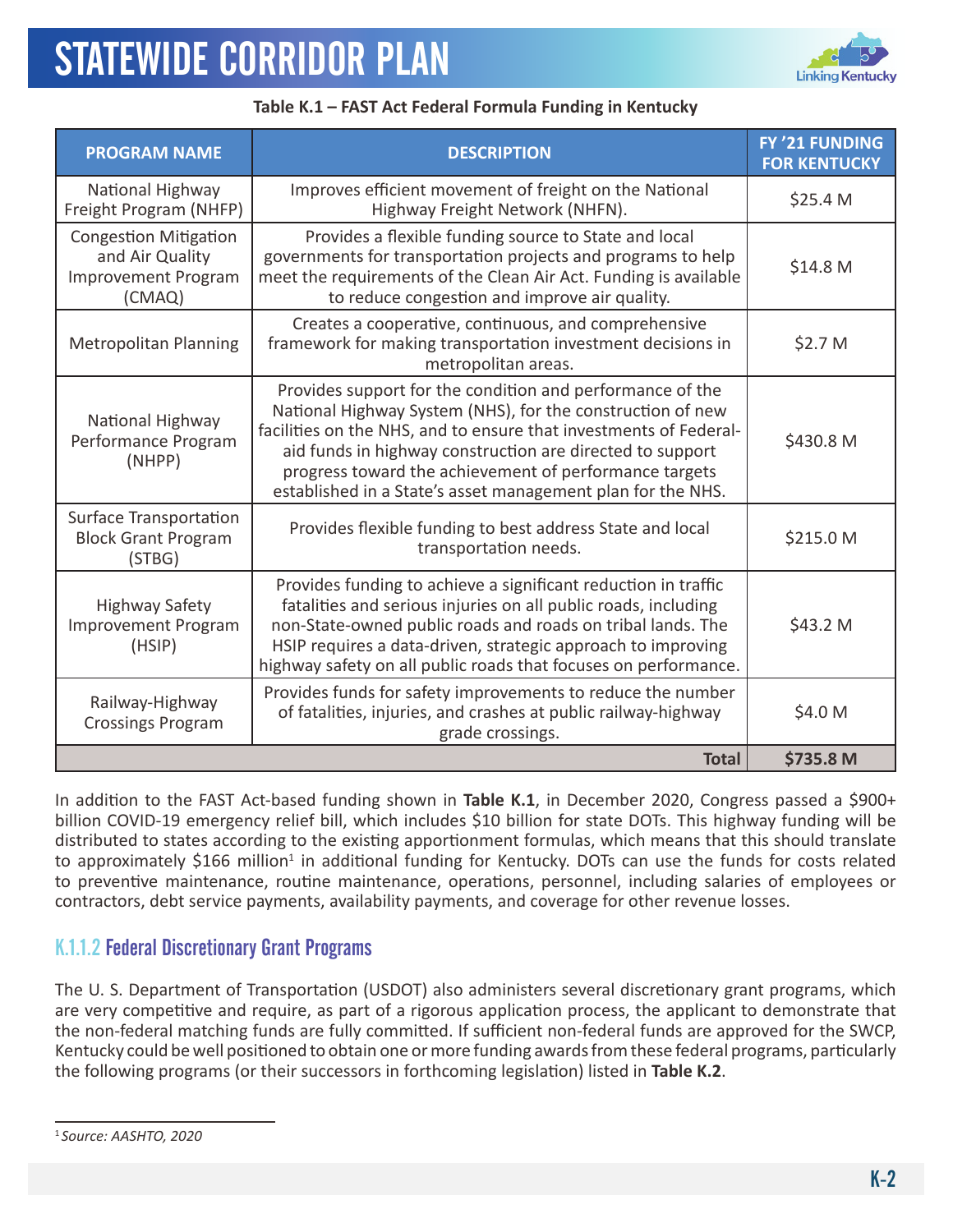

| <b>PROGRAM NAME</b>                                                                                                              | <b>ELIGIBLE PROJECTS</b>                                                                                                                                      | <b>NATIONAL</b><br><b>FUNDING</b><br><b>AMOUNT</b> | <b>TYPICAL</b><br><b>PROJECT</b><br><b>AWARD</b> | <b>FUNDING FOR</b><br><b>KENTUCKY</b><br><b>SINCE FAST ACT</b> |
|----------------------------------------------------------------------------------------------------------------------------------|---------------------------------------------------------------------------------------------------------------------------------------------------------------|----------------------------------------------------|--------------------------------------------------|----------------------------------------------------------------|
| <b>USDOT Rebuilding American</b><br>Infrastructure with<br>Sustainability and Equity<br>(RAISE) grant program                    | Capital costs of road, rail,<br>transit, and port projects<br>that have a significant impact<br>on the nation, a region, or a<br>metropolitan area            | \$1B in FY21<br>awards                             | Max<br>award in<br>$FY21 =$<br>\$25M             | \$150 M for 11<br>projects since<br><b>FY16</b>                |
| USDOT Infrastructure for<br>Rebuilding America (INFRA)<br>grant program                                                          | Incentivizes project sponsors<br>to incorporate innovative<br>technologies project delivery<br>strategies for major highway,<br>bridge, port or rail projects | \$1B in FY21<br>awards                             | \$6.1 M to<br>\$135 M<br>(FY20)                  | $$123$ M for 2<br>projects since<br><b>FY16</b>                |
| <b>FHWA Advanced</b><br>Transportation and<br><b>Congestion Management</b><br><b>Technologies Deployment</b><br>(ATCMTD) program | Development of model<br>deployment sites for large<br>scale installation and operation<br>of advanced transportation<br>technologies                          | \$60 M<br>in FY21<br>awards                        | Max<br>award in<br>$FY21 =$<br>\$12M             | None to date                                                   |
| <b>FHWA Accelerated</b><br>Innovation Deployment (AID)<br>Demonstration program                                                  | Incentives accelerated use<br>of innovation in highway<br>transportation projects                                                                             | Approx. \$10<br>M in FY21<br>awards                | Max<br>award in<br>$FY21 =$<br>\$1M              | \$3 M for 3<br>projects since<br><b>FY16</b>                   |

The RAISE grant program (previously known as Better Utilizing Investments to Leverage Development (BUILD) and Transportation Investment Generating Economic Recovery (TIGER)) is a highly competitive USDOT grant program that supports the capital costs of road, rail, transit, and port projects that have a significant impact on the nation, a region, or a metropolitan area. Funding from this program is eligible for planning, design, and construction phases. From this program in 2020, three projects in Kentucky — the KY 536 Improvement Program Priority Section 1 project in Kenton County, the US 79 Bridge Replacement project in Todd County, and the US 25W Widening and Access Improvements project in the City of Corbin — were awarded \$9.64 million, \$13.5 million, and \$15.1 million, respectively. Kentucky has been successful in securing BUILD/TIGER program funds almost every year since the establishment of the program in the American Recovery and Reinvestment Act of 2009, particularly in recent cycles receiving \$60 million, \$30 million, and \$38 million for three projects in FY 18, 19, and 20, respectively. Furthermore, the RAISE/BUILD/TIGER program can be highly competitive, and KYTC would need to determine the highest priority project(s) and/or the project(s) most in alignment with the program's merit criteria to position for these funds since most states receive only one grant each year. If the applications were successful, the RAISE contribution to the full SWCP program of projects would be a small share of the overall cost but could provide needed federal funds to the program in the near term and substantial funds to an individual project within the program.

Discretionary INFRA grants help to fund major highway, bridge, port, and railroad projects across the nation. The program aims to leverage federal grant funding to incentivize project sponsors to incorporate innovative technologies and project delivery strategies, including P3s. In 2020, the program awarded \$55.2 million to KYTC to widen 11 miles of the Mountain Parkway from two to four lanes between the KY 191 overpass and the KY 205 interchange. And in 2018, KYTC received \$67.5 million for the Boone County I-71/I-75 Interchanges project. INFRA grants are intended to provide funding to projects that are "shovel ready" and result in construction. Due to the competitive nature of discretionary grant programs, a grant under the INFRA program or its successor is more likely to provide funding for the construction phase of the SWCP.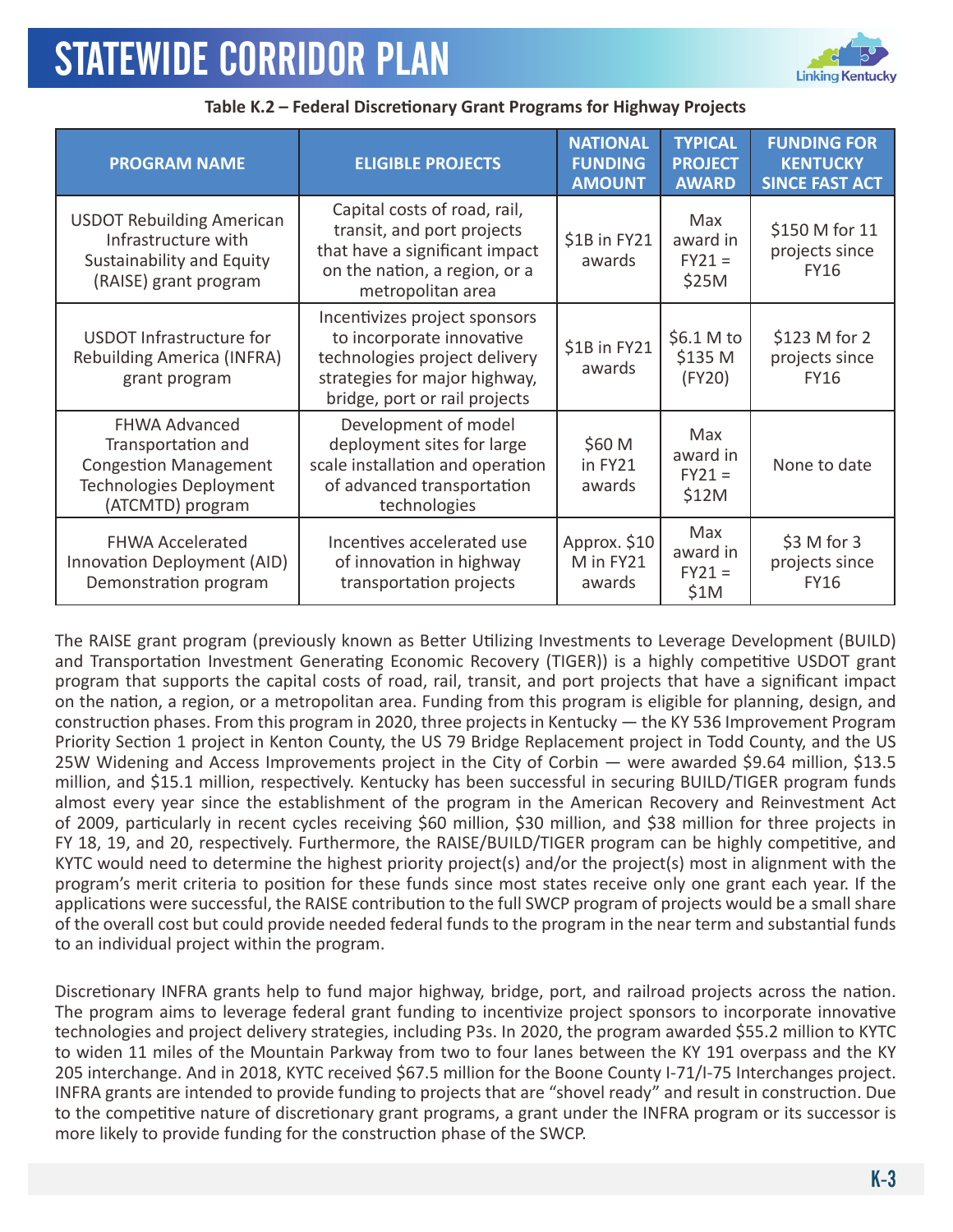

The ATCMTD program funds development of model deployment sites for large scale installation and operation of advanced transportation technologies, including applications in advanced travel data, infrastructure management, safety, electronic pricing, advanced public transport systems. These projects seek to improve safety, efficiency, system performance, and infrastructure return on investment. KYTC submitted an application to this program in FY 2019 for approximately \$5.3 million for the Connection 21 project – Louisville's Strategy to Improve Integrated Corridor Management for a 21st Century Transportation Network – but was not awarded a grant.

The AID Demonstration program seeks to incentivize accelerated use of innovation in highway transportation projects and must include some proven highway transportation application not routinely used by the applicant of these funds. Throughout the course of this program, KYTC has received three grant awards of \$1 million each for an Intelligent Compaction Project across five Kentucky counties, a Roundabout Installation in London, KY, and the Kentucky Automated Traffic Signal Performance Measures Corridor Projects on US 231 and the Richmond Bypass.

Grant funding is uncertain, and while it is a potential source of project funding for the SWCP program, it can't be definitively relied upon. Additionally, Kentucky has been particularly successful in obtaining federal discretionary grants for transportation projects since 2017; however, it is possible that with the appointment of a new transportation secretary under the Biden Administration that this upward trend may not continue.

### K.1.2 STATE FUNDING SOURCES

Large and transformative transportation infrastructure projects like those in the SWCP necessitate funding from a variety of sources. Securing broad-based commitments at the state and regional levels provides an important funding source and serves as a valuable asset for competing for the federal funding programs described above. This section details existing and potential future state funding streams in Kentucky that could be used to fund all or elements of the SWCP.

Revenue from the Kentucky Road Fund provides the majority of state revenues for highway projects throughout the state. KYTC's annual revenue projections amount to approximately \$1.5 billion per year coming from receipts from motor vehicle usage taxes, vehicle and boat registration fees, motor vehicle operator's license fees, state motor fuel taxes, tolls, and interest income. Usage of these funds are restricted by the Kentucky Constitution (Section 230) and state law (Chapter 48 of the Kentucky Revised Statues) for the administration, maintenance, construction, operation, and traffic enforcement of public highways and bridges.

In recent history, the tax base supporting the Kentucky Road Fund has been and will continue to be insufficient to fund the transportation needs throughout the state. Similar to the insolvency of the federal Highway Trust Fund, traditional motor vehicle fuel taxes have not been able to keep pace with the growing infrastructure needs and new transportation technologies. The following state funding sources outlined in this section can help to fill in this funding gap and deliver the full extent of the SWCP, if they could be expanded to cover the projected Kentucky Road Fund shortfalls. Kentucky's legislature has introduced bills under bipartisan leadership in the past that have proposed to change or adjust the methods in which most state highway funding is collected in the state of Kentucky to address these issues; however, major state transportation funding legislation has not been passed.

### K.1.2.1 Motor Fuel Tax

Fuel taxes are the most fundamental and popular way of generating transportation revenues in the United States. This is in large part because they amount to a user fee associated with transportation infrastructure like roadways, since they are only paid if a vehicle is used. Motor fuel taxes represent more than 50% of Kentucky Road Fund revenues, or approximately \$760 million annually over the last decade. State motor fuel taxes in Kentucky are levied on gasoline and diesel fuel sold for use in motor vehicles operated on public highways. Fuel tax revenues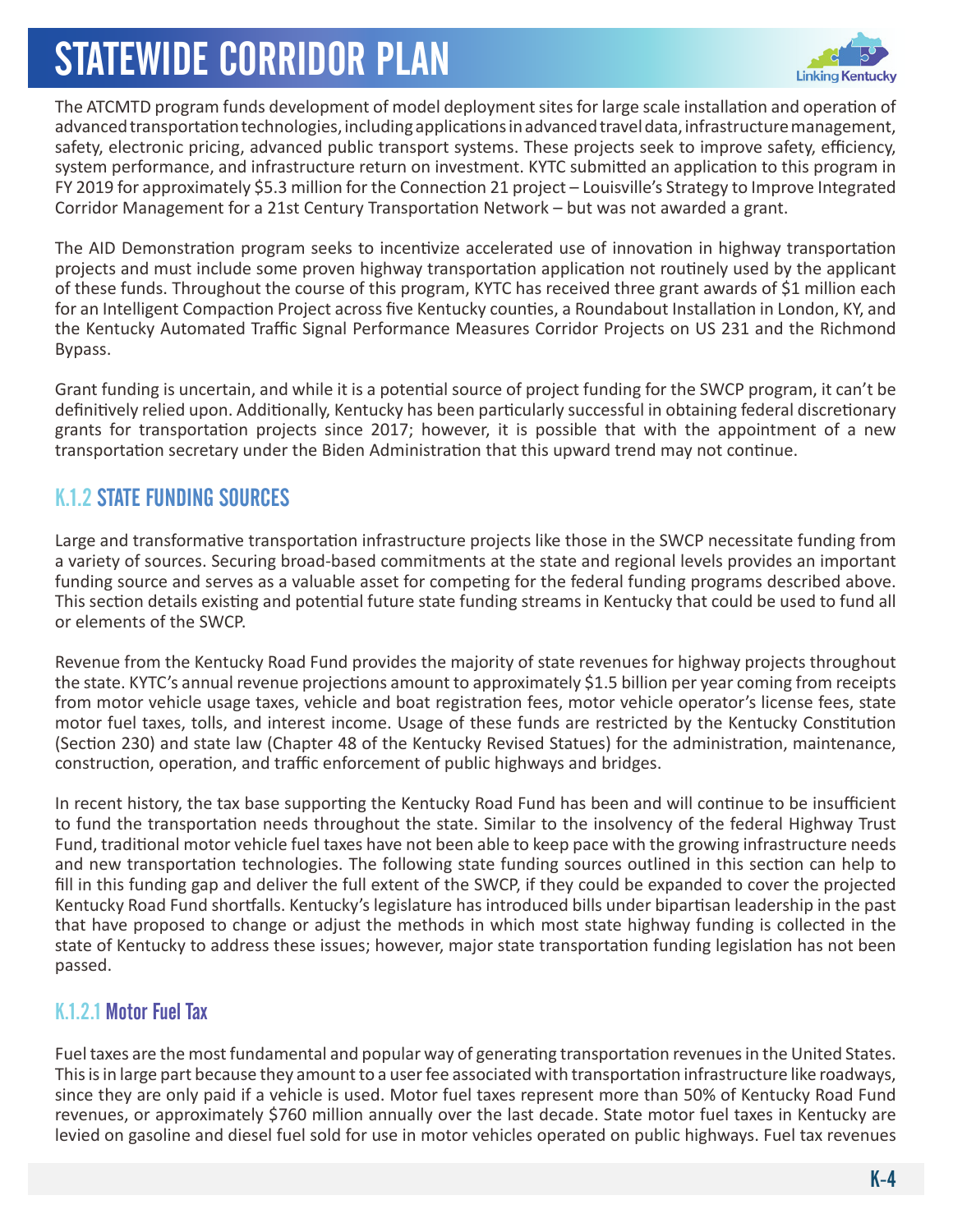

over the past 20 years have been generally flat. Between 2012 and 2018, the compound annual growth rate of gasoline and diesel fuel collections was less than one percent. Fuel tax revenues increased from 2009 to 2014 following the 'Great Recession' but have trended downward since a peak in 2014. Updated numbers for 2020 are expected to reflect an even greater decrease due to the impacts of COVID-19. Furthermore, market factors such as changing transportation mode choices and increasing fuel efficiency may dampen expected future revenues. Motor fuel taxes come in both fixed-rate and variable-rate forms. Kentucky state law (Chapter 138 of the Kentucky Revised Statues) sets a variable tax rate of roughly 9% on the average wholesale price (AWP) of gasoline, which is replaced with a statutory floor set by the General Assembly if the AWP dips below \$2.177 per gallon. The tax is reassessed each quarter and can never increase by more than 10%. As of 2020, state fuel taxes in Kentucky amounted to \$0.26 per gallon of gasoline and \$0.23 per gallon of diesel fuel.

An additional fixed rate of \$0.05 per gallon of gasoline and \$0.02 per gallon for special fuels is also levied. Businesses operating commercial trucking services on public highways in Kentucky are assessed surtaxes on both the variable (2% of AWP for gasoline and 4.7% of AWP on special fuels) and fixed fuel taxes (\$0.0435 per gallon for gasoline and \$0.1023 per gallon for special fuels). Neither the fixed- or variable-rate forms of Kentucky's state motor fuel tax is indexed to inflation, which could be a way to avoid future hikes.

Previously introduced bills have proposed to simplify the excise tax on gasoline and special fuels and set its initial rate at \$0.34 per gallon while allowing it to change on an annual basis in coordination with the National Highway Construction Cost Index 2.0. The motor fuel tax increase included in a proposal like this could generate between \$200 and \$300 million per year<sup>2</sup> for the Kentucky Road Fund, a portion of which could aid in the delivery of SWCP projects.

Another potential means of increasing revenues from motor fuel tax sales is to remove the state sales tax exemption on motor fuels. Kentucky levies a 6% sales tax on goods and services throughout the state, but motor fuel products enjoy an exemption to this tax. Nine states in the U.S. have motor fuel sales taxes, most of which are of similar magnitude to the six percent that Kentucky could charge. This change could potentially result in additional revenues of \$200 to \$400 million per year<sup>3</sup>. A proposal to remove the sales tax exemption on motor fuels has not been broached by the state legislature in recent years.

| <b>REVENUE</b><br><b>SOURCE</b> | <b>EXISTING ANNUAL ROAD</b><br><b>FUNDING (FY 2020-21)</b> | <b>REVENUE</b><br><b>TREND</b> | POTENTIAL ADDITIONAL FUNDING<br><b>UNDER NEW LEGISLATION/PROGRAM</b>                       |
|---------------------------------|------------------------------------------------------------|--------------------------------|--------------------------------------------------------------------------------------------|
| Motor Fuel<br>Tax               | \$760 M                                                    | Decreasing                     | Fuel tax increases outlined in previous proposed<br>legislation = $$200 - $300$ M per year |
|                                 |                                                            |                                | Removing sales tax exemption on fuels =<br>\$200 - \$400 M per year                        |

#### **Table K.3 – Kentucky Motor Fuel Tax Revenue Summary**

<sup>2</sup>*High-level estimate based on 8-cent (30.8%) increase in motor fuel tax compared to existing projected motor fuel tax revenues. (Source: historical data and trends presented in Kentucky's FY 2020-2026 Highway Plan (KYTC, 2020), Kentucky's Long-Range Statewide Transportation Plan (KYTC, 2014), and Transportation Infrastructure Funding Assessment and Economic Impact Analysis for the Commonwealth of Kentucky (Kentucky Infrastructure Coalition, 2017))*

*<sup>3</sup> High-level estimate based on levying a 6% sales tax on the average 2019 wholesale price of gasoline in Kentucky (\$1.775 per gallon, according to the U.S. Energy Information Administration) applied to the total gallons of motor fuel purchased in the state of Kentucky in 2019. Note that this estimate does not include potential impacts of consumer demand elasticity.*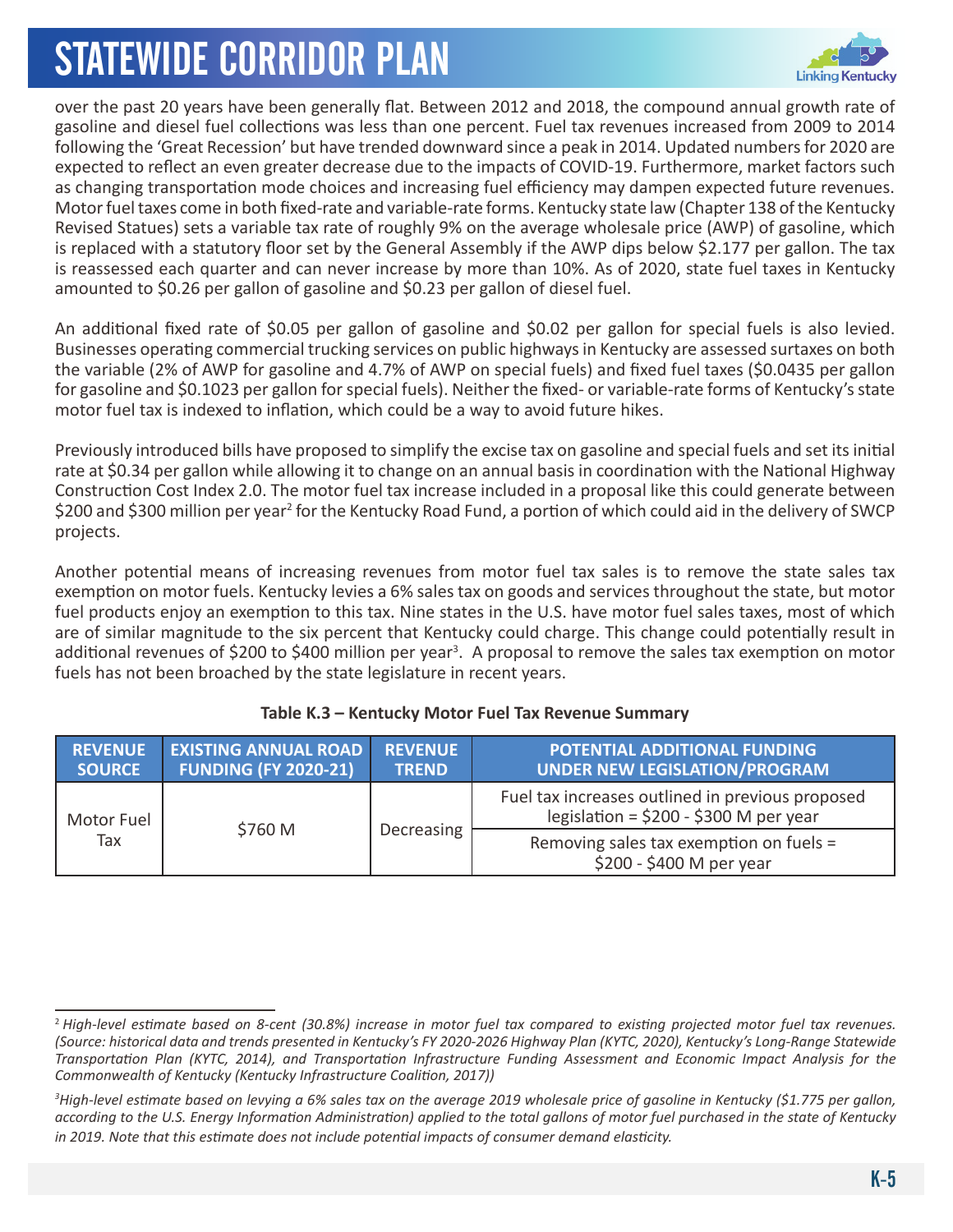

### K.1.2.2 Vehicle Usage Taxes and Fees

Kentucky levies a six percent tax on the state-assessed retail prices of a vehicle upon transfer of vehicle ownership or when a vehicle is offered for registration for the first time in Kentucky. This tax accounted for approximately thirty percent of Road Fund revenues over the last decade, or approximately \$425 million on average each year. Unlike the fuel tax, revenues from vehicle usage tax have been increasing since the rebound following the 'Great Recession' – the compound annual growth rate between 2012 and 2018 was 3.5%.

A Kentucky House Bill introduced in 2019 sought to raise the vehicle usage tax to eight percent, but this bill was withdrawn in January 2020. An additional two percent tax could generate between \$100 and \$200 million each year<sup>4</sup>.

Kentucky also taxes commercial carriers that travel on Kentucky roadways with a combined license weight at or above 60,000 pounds a rate of 2.85 cents per mile. This generates approximately \$70 million per year and comprises about 5% of overall Kentucky Road Fund revenues.

| REVENUE SOURCE                                | <b>EXISTING ANNUAL ROAD</b><br><b>FUNDING (FY 2020-21)</b> | <b>REVENUE</b><br><b>TREND</b> | <b>POTENTIAL ADDITIONAL FUNDING</b><br>UNDER NEW LEGISLATION/PROGRAM                               |
|-----------------------------------------------|------------------------------------------------------------|--------------------------------|----------------------------------------------------------------------------------------------------|
| Vehicle Usage Taxes                           | \$420 M                                                    | Increasing                     | Vehicle usage tax increase outlined in previous<br>proposed legislation = $$100 - $200$ M per year |
| <b>Commercial Carrier</b><br>Weight-Mile Fees | \$70 M                                                     | Flat                           | <b>None</b>                                                                                        |

#### **Table K.4 – Kentucky Vehicle Usage and Fees Revenue Summary**

### K.1.2.3 Motor Vehicle Property Taxes and Vehicle Registration  $+$  Licensing Fees

Fees related to motor vehicle registration, operation, and licensing are also a popular means of generating transportation revenues in the United States, including Kentucky. Vehicle registration and licensing fees and motor vehicle property taxes amount to just over 15% of Road Fund revenues, or approximately \$235 million per year on average over the last decade. Revenues from these other taxes and fees have increased modestly since the rebound following the 'Great Recession' – the compound annual growth rate between 2012 and 2018 was 1.0%.

In the context of statewide transportation funding, Kentucky levies a property tax on motor vehicles. The Motor Vehicle Property Tax (MVPT) is an annual tax assessed on motor vehicles and motor boats. As of 2020, the state MVPT rate for non-historic vehicles is 45 cents per \$100 of value. As mentioned previously in the Motor Fuel Taxes section, previously introduced legislation sought to increase vehicle registration fees for passenger vehicles from \$11.50 to \$22 per along with an additional electric vehicle highway user fee of \$150 to be paid annually. This legislation also sought to introduce a \$35-40 annual highway preservation fee on noncommercial vehicles with a fuel efficiency of 30 mpg or greater. These increases could result in between \$25 and \$50 million in additional revenues for the Road Fund each year<sup>5</sup>. Registration fees are not linked to inflation.

<sup>4</sup>*High-level estimate based on an increasing the vehicle usage tax from 6 to 8 % on projected vehicle transfers and purchases for 2021. (Source: historical data and trends presented in Kentucky's FY 2020-2026 Highway Plan (KYTC, 2020), Kentucky's Long-Range Statewide Transportation Plan (KYTC, 2014), and Transportation Infrastructure Funding Assessment and Economic Impact Analysis for the Commonwealth of Kentucky (Kentucky Infrastructure Coalition, 2017))*

*<sup>5</sup> High-level estimate based on 90% increase in passenger car registration revenue compared to existing projected passenger car registration revenues for 2021. (Source: historical data and trends presented in Kentucky's FY 2020-2026 Highway Plan (KYTC, 2020), Kentucky's Long-Range Statewide Transportation Plan (KYTC, 2014), and Transportation Infrastructure Funding Assessment and Economic Impact Analysis for the Commonwealth of Kentucky (Kentucky Infrastructure Coalition, 2017))*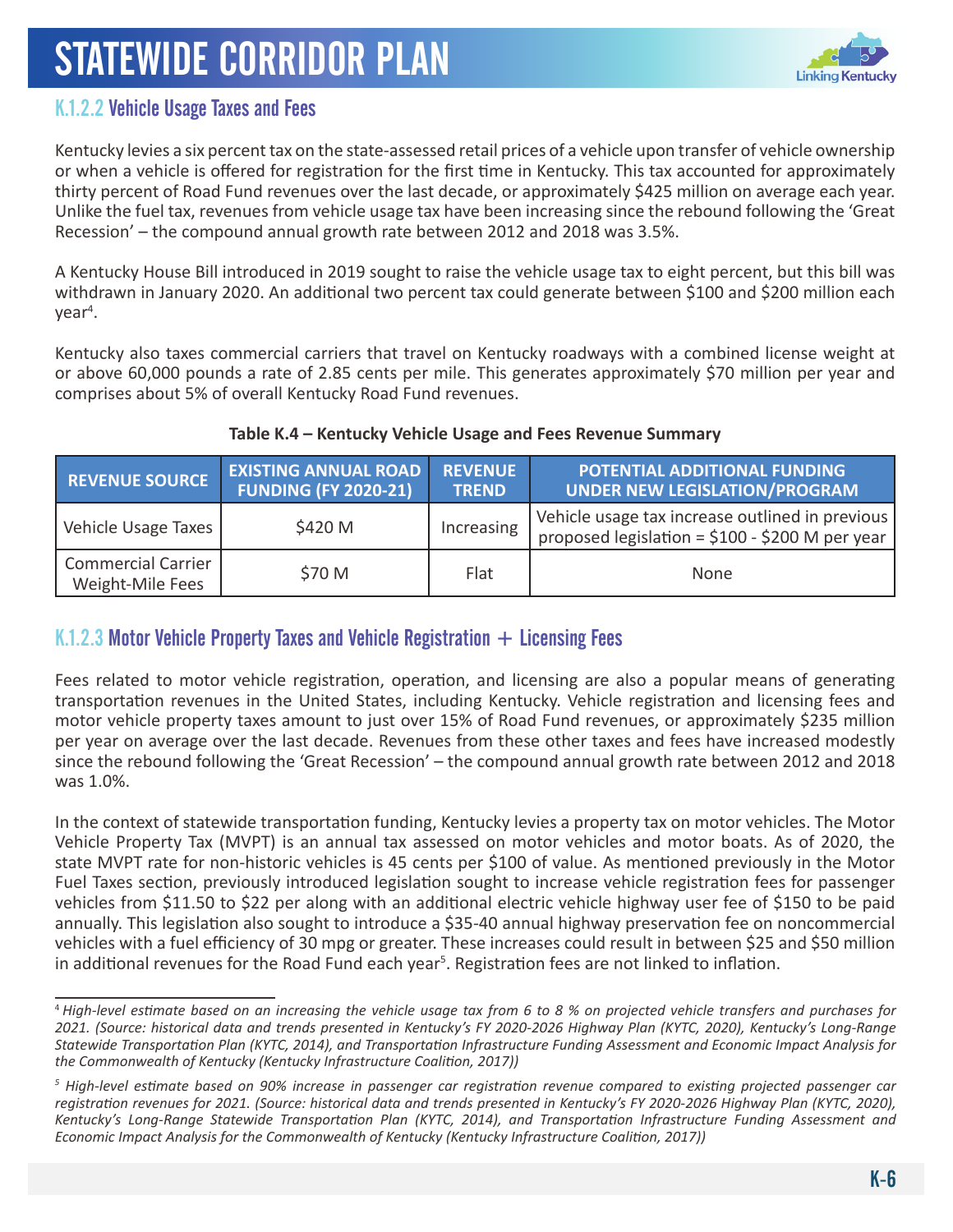

**Table K.5 – Kentucky Motor Vehicle Property Taxes and Vehicle Registration + Licensing Fees Revenue Summary**

| <b>REVENUE SOURCE</b>                                                | <b>EXISTING ANNUAL ROAD</b><br><b>FUNDING (FY 2020-21)</b> | <b>REVENUE</b><br><b>TREND</b> | <b>POTENTIAL ADDITIONAL</b><br><b>FUNDING UNDER NEW</b><br><b>LEGISLATION/PROGRAM</b>          |
|----------------------------------------------------------------------|------------------------------------------------------------|--------------------------------|------------------------------------------------------------------------------------------------|
| Passenger Car Registration +<br>Motor Vehicle Property Tax<br>(MVPT) | \$80 M                                                     | Flat                           | Registration increase outlined in<br>previous proposed legislation =<br>\$25 - \$50 M per year |
| <b>Heavy Truck Registration</b>                                      | \$63 M                                                     | Flat                           | None                                                                                           |
| Motor Vehicle Operator's<br>Licenses                                 | \$16 M                                                     | Decreasing                     | None                                                                                           |

### K.1.2.4 Business Improvement District Tax

A business improvement district (BID) tax allows businesses to be directly taxed for the purposes of improvements for which they will see a direct or indirect benefit. BIDs apply an additional supplement to local taxes related to business property to fund local improvements. Widely used in the United States, some cities have expanded these policies to fund large-scale infrastructure projects. Louisville and Lexington both have BIDs in their downtown area to fund local improvements, including transportation projects. These funds could potentially provide limited supplemental funding to SWCP projects in these areas, or new districts could be introduced with that purpose in mind.

#### **Table K.6 – Kentucky Business Improvement District Tax Revenue Summary**

| <b>REVENUE SOURCE</b>                        | <b>FUNDING (FY 2020-21)</b> | <b>TREND</b> | <b>EXISTING ANNUAL ROAD REVENUE POTENTIAL ADDITIONAL FUNDING UNDER</b><br>NEW LEGISLATION/PROGRAM |
|----------------------------------------------|-----------------------------|--------------|---------------------------------------------------------------------------------------------------|
| Business Improvement  <br>District (BID) Tax | <b>None</b>                 | n/a          | Relatively small local contribution                                                               |

### K.1.2.5 Payroll or Commuter Tax

A payroll tax (local income tax) is a tax withheld from an employee's salary by an employer who remits it to the government on their behalf. Small employers (less than 10 to 50 employees) are typically exempt or pay a reduced rate. These taxes can apply to a subset of employees in a jurisdiction. Commuter taxes, for example, are payroll income taxes or other fees paid by people employed in, but not residing in, a given jurisdiction. The theory is that those who work in, but live outside, a particular area benefit from the infrastructure and services of their work jurisdiction but only pay taxes in their home jurisdiction. They have been used by some cities in the United States to help offset the cost of infrastructure and services used regularly by non-residents. To create a commuter tax, legislative approval is required through the local government. The Louisville Metro jurisdiction in Kentucky levies a 1.45% rate on those who work in the metro limits but live outside of them. These funds could potentially provide limited supplemental funding to SWCP projects in Louisville.

| <b>REVENUE SOURCE</b>      | <b>FUNDING (FY 2020-21)</b> | <b>TREND</b> | <b>EXISTING ANNUAL ROAD REVENUE POTENTIAL ADDITIONAL FUNDING UNDER</b><br>NEW LEGISLATION/PROGRAM |
|----------------------------|-----------------------------|--------------|---------------------------------------------------------------------------------------------------|
| Payroll or Commuter<br>Тах | <b>None</b>                 | n/a          | Relatively small local contribution                                                               |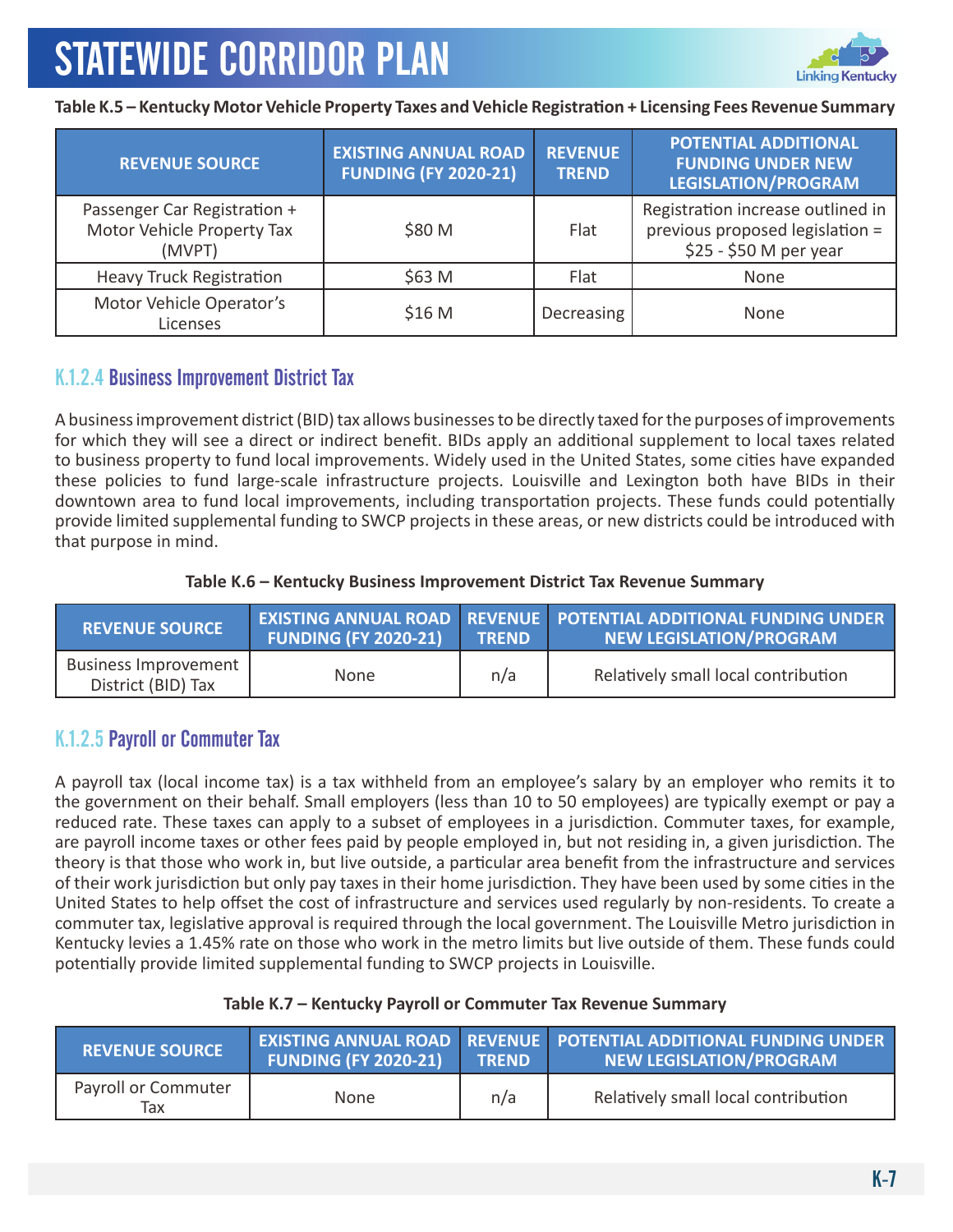

### K.1.2.6 Highway Tolls

Highway tolls are a direct user fee for use of a highway. Tolls generally support the capital, operating, and debt service cost of the tolled facility, but sometimes fund other transportation projects and services as well. Tolling is a way to close funding gaps for transportation projects and can support P3s and leverage new sources of capital. Kentucky has used highway tolls to finance the construction of their turnpike and parkway system historically, but tolls on these facilities have all since been removed as of 2006. However, Kentucky has demonstrated recent and existing success with new tolling. Most of the projects in the SWCP involve improving existing arterial or collector roadways, rather than along limited access freeways or new roadways where this type of user fee would be more practical to levy.

| <b>REVENUE SOURCE</b>  | <b>FUNDING (FY 2020-21)</b> | <b>TREND</b> | EXISTING ANNUAL ROAD   REVENUE   POTENTIAL ADDITIONAL FUNDING UNDER  <br><b>NEW LEGISLATION/PROGRAM</b> |
|------------------------|-----------------------------|--------------|---------------------------------------------------------------------------------------------------------|
| <b>Highway Tolling</b> | None                        | n/a          | <b>None</b>                                                                                             |

#### **Table K.8 – Kentucky Highway Tolling Revenue Summary**

### K.1.2.7 Road Usage Charging

Citing the instability, inequity, and unsustainability of traditional transportation funding mechanisms (e.g., gas taxes, licensing fees, etc.), several states have contemplated implementing alternative ways to collect revenues to build and maintain transportation infrastructure. In 2015, Oregon was the first state to implement a road usage charging (RUC) pilot project called OReGO, which is a voluntary per-mile charging system whereby participants pay for miles they drive rather than annual registration fees based on the fuel efficiency of their vehicle. As of January 2020, drivers of electric and high-mpg vehicles (40 mpg or better) can voluntarily enroll in Oregon's road usage charge program in lieu of paying additional vehicle registration fees. Individuals enrolled in the program pay the RUC rate of 1.8 cents per mile instead. Additionally, owners of gasoline-powered vehicles receive fuel tax credits to rebate what they pay at the pump in terms of Oregon's 36-cent per gallon state gas tax. Similar systems have since been piloted in Utah, California, Washington, Colorado, Delaware, Minnesota, Pennsylvania, Hawaii, and Missouri. RUC would offer an alternative, and perhaps more sustainable and equitable transportation funding source in the future; however, since it would replace existing sources of revenue (e.g., state gas taxes and/or vehicle registration fees) it should not be viewed as a sizeable new funding source.

#### **Table K.9 – Kentucky Road Usage Charing Revenue Summary**

| <b>REVENUE SOURCE</b> | <b>EXISTING ANNUAL ROAD</b> | <b>REVENUE</b> | <b>POTENTIAL ADDITIONAL FUNDING UNDER</b>  |
|-----------------------|-----------------------------|----------------|--------------------------------------------|
|                       | <b>FUNDING (FY 2020-21)</b> | <b>TREND</b>   | <b>NEW LEGISLATION/PROGRAM</b>             |
| Road Usage            | <b>None</b>                 | Does not exist | Can provide user fee to replace fuel taxes |
| Charging (RUC)        |                             | in KY          | and/or registration fees                   |

### K.1.2.8 Other Miscellaneous Taxes and Fees

The following taxes, fees, and other revenue sources are not currently used for transportation purposes in Kentucky, but have been leveraged to support transportation infrastructure construction, operations, and maintenance in other states. Overall, while these funding streams could be applied toward delivering the SWCP, they are small relative to the other funding streams outlined above.

- Sales tax on car rentals
- Lottery revenues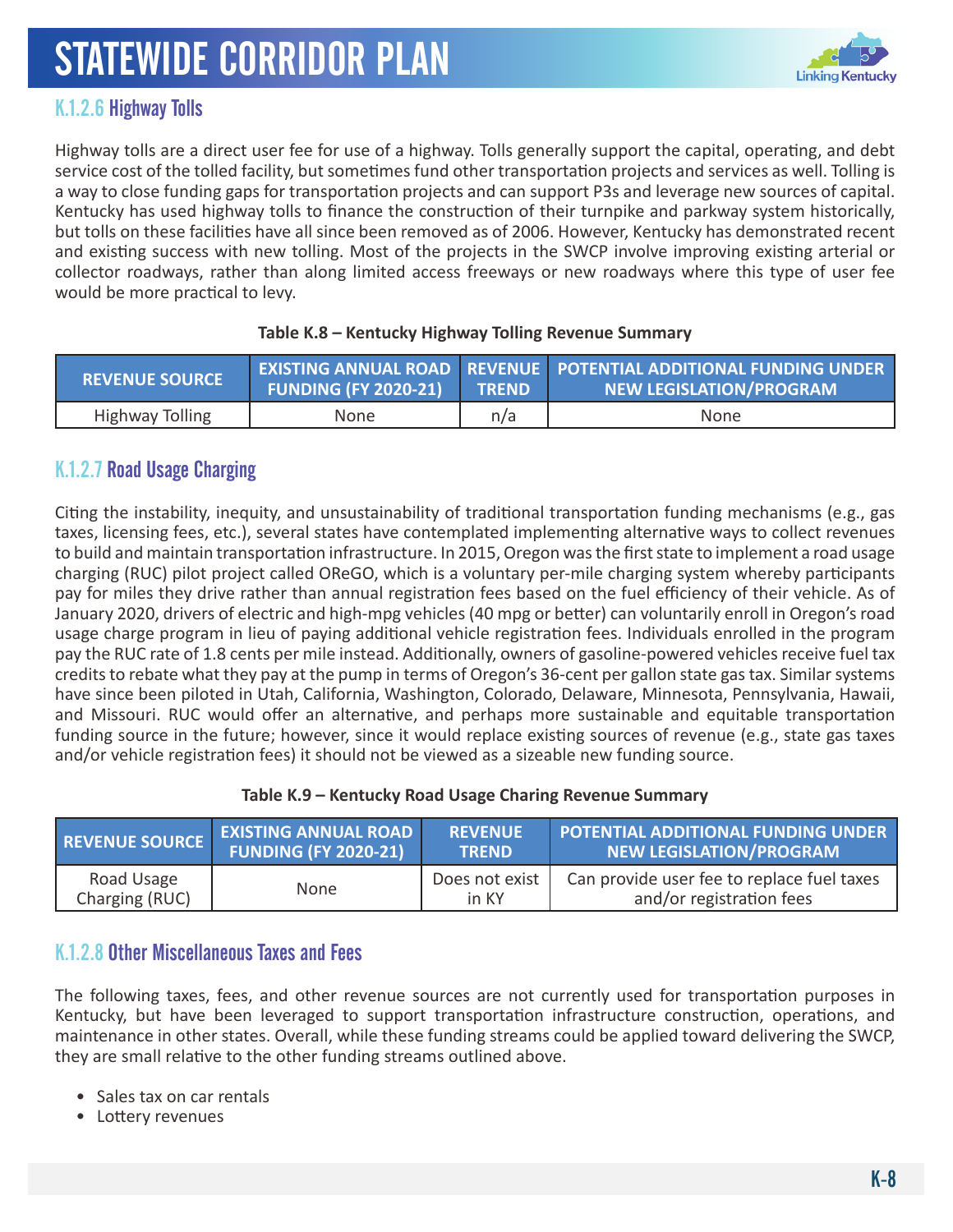

- Cigarette tax
- New bicycle purchase tax
- Customer utility bill levy

### K.1.3 ALTERNATIVE FUNDING SOURCES AND DELIVERY OPTIONS

In recognition of deficiencies in traditional State Road Fund and Federal Highway Trust Fund as sources of future funding, the Kentucky General Assembly has tasked KYTC with evaluating alternative delivery options for infrastructure projects including design-build contracts and the establishment of an infrastructure/construction authority.

KYTC has leveraged cost savings and synergies involved with design-build contracting to deliver several large transportation infrastructure undertakings in the last decade. For example, the Bridging Kentucky program has rehabilitated, repaired, or replaced more than 240 critical structures. Cost savings associated with this program allowed KYTC to advance 120 additional bridge projects across the state. Employing best practices and lessons learned from KYTC's experience with this delivery method may help to deliver the SWCP in an expedient and affordable manner.

In 2009, the Kentucky General Assembly established the Kentucky Public Transportation Infrastructure Authority (KPTIA) to address the unique funding requirements of large, complex highway projects within the Commonwealth and between Kentucky and Indiana. KPTIA can sell revenue bonds that are to be repaid with revenues derived from completed projects, most likely from user fees such as tolls. KPTIA's first endeavor was a bi-state project with the state of Indiana to develop and construct two new Ohio River bridges and to re-configure the complex junction of I-65, I-64 and I-71 in downtown Louisville. The Kentucky portion of the Louisville/Southern Indiana Ohio River Bridges (LSIORB) project was financed through a combination of traditional federal funds and innovative financing methods including Grant Anticipation Revenue Vehicle (GARVEE) bonds, a Transportation Infrastructure Finance and Innovation Act (TIFIA) loan from U.S. Department of Transportation and revenue bonds to be repaid through tolls collected from users of these new facilities. The Ohio River Bridges are operated as toll roads (I-65, I-64, and the new I-265 East End Bridge). The KPTIA is designed to help deliver large, complex projects that involve a user fee-based revenue source, like tolls, so this entity would likely only be used in a very limited capacity to deliver SWCP projects, if at all. Furthermore, Kentucky legislation from 2016 prevents tolling federal interstate highways connecting Kentucky and Ohio.

### K.2 HIGH-LEVEL FISCAL ANALYSIS

Based on existing and potential future funding scenarios, this section provides a high-level analysis of SWCP infrastructure demand and costs. Demand is based on the composite rankings generated in Tier 2 analysis (see Section 6.5.2). The primary purpose of this section is to understand the range of possible improvements that could be made over time with expected funding levels, increases in funding from existing programs, and new programs. Three funding scenarios are presented – 1) Low, 2) Medium, and 3) High – which are described in more detail below in the Assumptions and Methodology sub-section. In each of these funding scenarios, the excel-based fiscal analysis model helps generate a list of SWCP projects that could be delivered in the Intermediate (before 2030) and Long-Range (between 2031 and 2045) timeframes based on a combination of their composite rank and spatial location within the state, while considering each project's estimated costs and delivery timeframes. These results are presented in the Intermediate (2030) and Long-Range (2045) Plan section below.

The input values and results of this analysis are intended to present sketch-level planning findings. Estimated project delivery costs could vary -50% to +250% of the actual values. It is important to note that more detailed civil cost estimates and financial analysis should be completed to deliver the SWCP capital program over the next 25 years.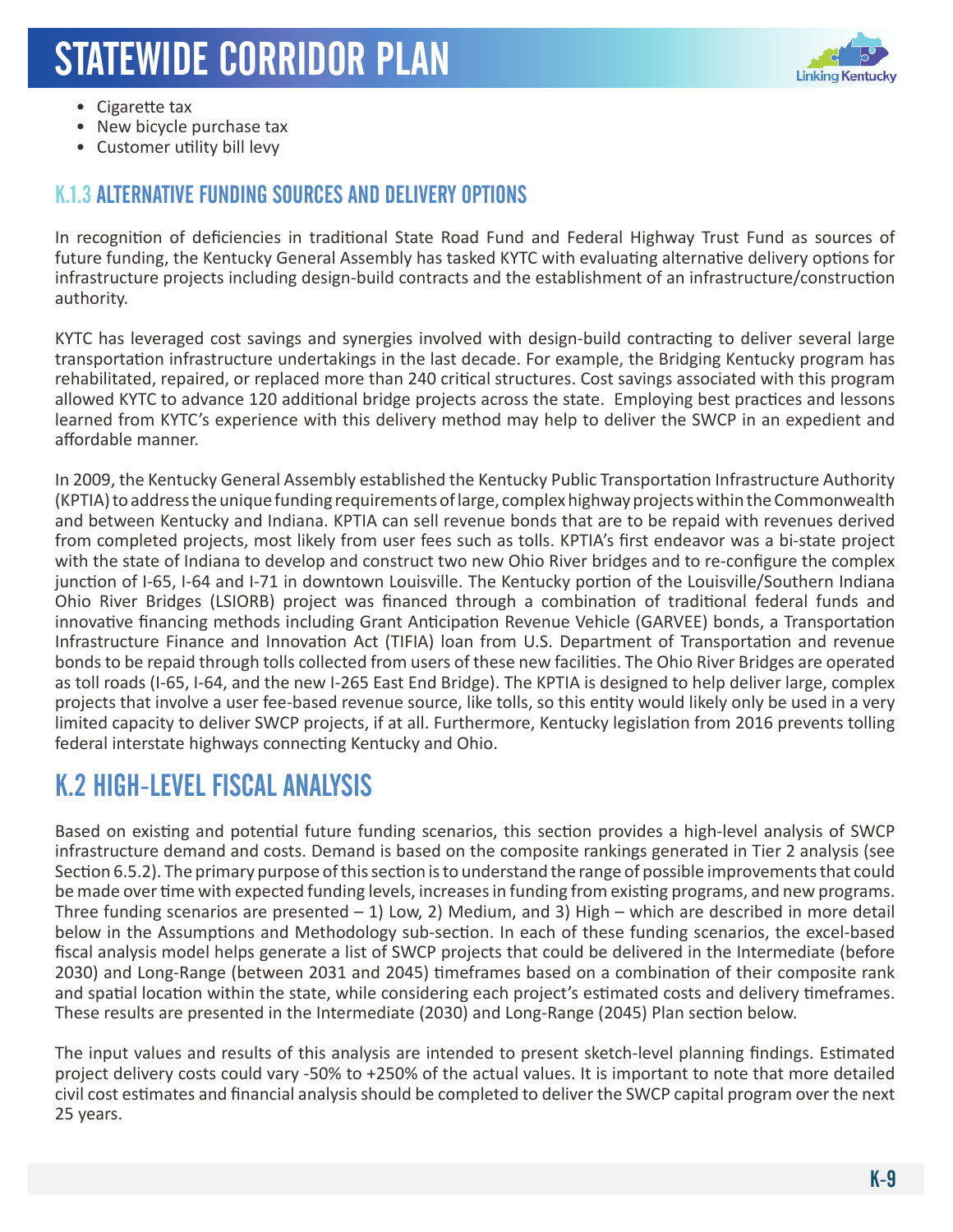

### K.2.1 ASSUMPTIONS & DATA

### K.2.1.1 Funding Sources

SWCP projects will be supported by a combination of state and federal funding options, the magnitude of which are largely unknown at this time due to pending legislation at both the state and national levels and revenue trends throughout the economy's recovery from the COVID-19 pandemic. To provide a high-level estimate of funding levels that would support SWCP projects, estimated levels of funding to support the SWCP are derived from past expenditures on highway construction projects as is shown in **Table K.10**. The medium funding scenario mimics an 'existing conditions' scenario and projects similar levels of funding for these types of projects to that of what has been spent in recent years. The low funding scenario provides the most fiscally conservative estimate of funding to support SWCP projects given trends in declining state road fund revenue and the expiration of state toll credits previously used as a match to federal aid highway funds. Lastly, the high funding scenario assumes additional or new revenue sources available to support SWCP projects (e.g., new state funding or increases of federal funding levels as a result of a new surface transportation bill). Approximately \$150 million, \$295 million, and \$440 million (YOE\$) per year are projected in a flatline format as annual funding support for SWCP projects between 2021 and 2045 for the low, medium, and high funding scenarios, respectively. These values are based on 20% (low), 40% (medium), and 60% (high) of total combined state and federal funding levels for highway construction projects in FY 2021, as seen below in **Table K.10**.

|                                                                         |                                | <b>FY 2020</b> | <b>FY 2021</b> | <b>FY 2022 &amp; BEYOND</b><br>(FLATLINE) |         |         |
|-------------------------------------------------------------------------|--------------------------------|----------------|----------------|-------------------------------------------|---------|---------|
| State Funding Expenditures for Construction                             |                                |                |                | \$333.4                                   | \$356.1 | \$356.1 |
| Federal Funding Expenditures for Construction                           |                                | \$376.2        | \$381.1        | \$381.1                                   |         |         |
| Total Funding for State Highway Plan Construction                       |                                | \$709.6        | \$737.2        | \$737.2                                   |         |         |
|                                                                         | <b>Low Funding Scenario</b>    | \$141.9        | \$147.4        | \$147.4                                   |         |         |
| <b>Estimate of Annual Funding</b><br><b>Available for SWCP Projects</b> | <b>Medium Funding Scenario</b> | \$283.8        | \$294.9        | \$294.9                                   |         |         |
|                                                                         | <b>High Funding Scenario</b>   | \$425.8        | \$442.3        | \$442.3                                   |         |         |

#### **Table K.10 – Funding Scenarios to Support SWCP (Millions of Year of Expenditure Dollars)**

 *Source: KYTC Spending by Allotment FY16 – FY21*

### K.2.1.2 Expenditures

Estimates for SWCP projects' costs and delivery timeframes are detailed in Tier 2 analysis (see **Section 6.4.1** and **6.4.2**). These inputs for the 45 Tier 2 SWCP corridors are summarized in **Table K.11**. All the cost and delivery time estimates are preliminary in nature. For major projects often a utility relocation limitation will impact the delivery timeline, for example. The cost values are shown in 2020\$s in **Table K.11**, but the fiscal analysis model escalates these values to YOE\$ values using a standard inflation factor of 2.5% based on their projected start date and delivery timeline, which vary in each funding scenario.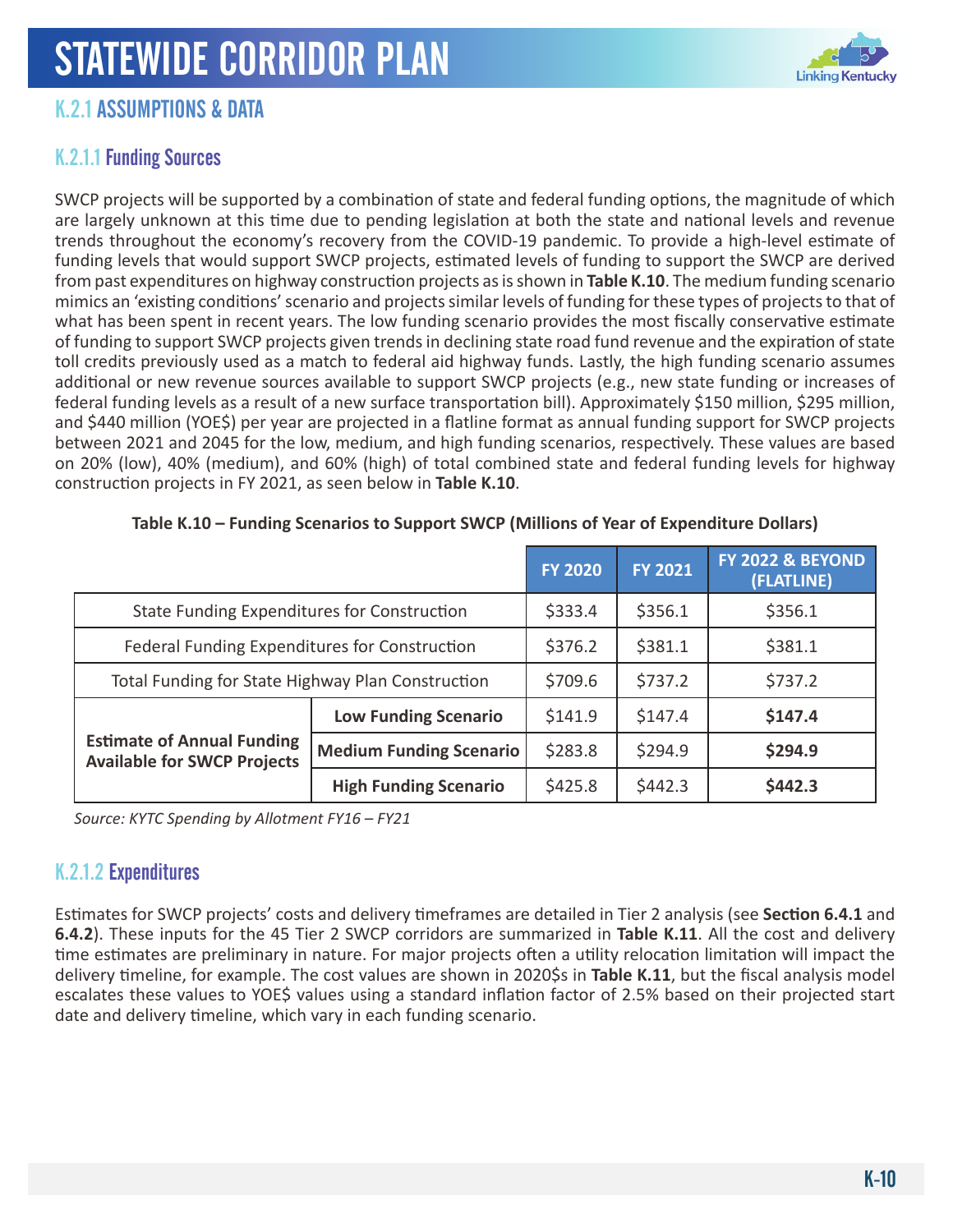

#### **Table K.11 – Tier 2 SWCP Corridors Estimated Project Costs and Delivery Timeframes**

| <b>TIER 2 SWCP CORRIDORS</b>                                          | <b>DELIVERY</b><br><b>TIME</b> | <b>ESTIMATED PROJECT COSTS BY CATEGORY</b><br>(IN MILLIONS OF 2020\$S) |            |                |                     |  |  |
|-----------------------------------------------------------------------|--------------------------------|------------------------------------------------------------------------|------------|----------------|---------------------|--|--|
|                                                                       | (YEARS)                        | <b>DESIGN</b>                                                          | <b>ROW</b> | <b>UTILITY</b> | <b>CONSTRUCTION</b> |  |  |
| 4A - KY 4 from Richmond Rd (US 25/421) to<br>Newtown Pike (KY 922)    | $10 - 15$                      | 34.3                                                                   | 99.4       | 24.2           | 223.8               |  |  |
| 4B - KY 4 from Newtown Pike to US 25                                  | $10 - 15$                      | 18.2                                                                   | 63.6       | 14.7           | 136.2               |  |  |
| 5 - Man O' War Blvd. from US 60W to I-75                              | 20                             | 49.2                                                                   | 176.1      | 40.7           | 327.5               |  |  |
| 6A - US 60 from I-64 to KY 1848                                       | $10 - 15$                      | 23.1                                                                   | 83.0       | 19.2           | 153.7               |  |  |
| 6B - US 60 from KY 1848 to US 62                                      | $5 - 10$                       | 21.4                                                                   | 77.2       | 17.8           | 142.5               |  |  |
| 6C - US 60 from US 62 to I-75                                         | $10 - 15$                      | 37.0                                                                   | 112.5      | 25.6           | 273.9               |  |  |
| 9 - KY 9 (AA Highway) from I-275 to I-64                              | $5 - 10$                       | 18.5                                                                   | 49.7       | 11.4           | 149.3               |  |  |
| 10 - KY 100/US 79 from Tennessee State Line to I-65                   | $10 - 15$                      | 6.3                                                                    | 3.8        | 3.4            | 37.0                |  |  |
| 12 - KY 922 from Broadway (US 68) to I-64/I-75                        | $10 - 15$                      | 20.3                                                                   | 66.2       | 15.8           | 134.0               |  |  |
| 15 - KY 15 from Campton to Whitesburg                                 | $10 - 15$                      | 2.7                                                                    | 3.9        | 2.7            | 26.5                |  |  |
| 18A - US 31W & KY 61 from Columbia to I-65                            | $10 - 15$                      | 0.2                                                                    | 0.4        | 0.6            | 8.0                 |  |  |
| 18B - US 31W/KY 9001 from I-65 to I-265                               | 20                             | 43.5                                                                   | 32.6       | 20.9           | 249.5               |  |  |
| 18C - US 31W & KY 61 from Snyder Frwy (I-265)<br>to I-64              | $5 - 10$                       | 15.5                                                                   | 56.9       | 12.9           | 103.5               |  |  |
| 19 - US 199/US 25E/US 23 from I-75 to West<br>Virginia State Line     | $10 - 15$                      | 6.0                                                                    | 8.5        | 6.0            | 59.5                |  |  |
| 23 - US 23 from Ohio State Line to US 199                             | $10 - 15$                      | 14.3                                                                   | 12.5       | 12.4           | 149.6               |  |  |
| 27A - US 27 from Main St. (US 421) to<br>US 27/US 68 Split in Paris   | $5 - 10$                       | 7.2                                                                    | 26.4       | 6.0            | 48.0                |  |  |
| 27B - US 27 from US 27/US 68 Split in Paris to KY 9                   | $10 - 15$                      | 7.5                                                                    | 21.2       | 4.6            | 62.0                |  |  |
| 27C - US 27 from KY 9 (AA Highway) to Ohio State<br>Line              | $10 - 15$                      | 20.3                                                                   | 73.0       | 16.9           | 135.5               |  |  |
| 28A - US 68 from Man O' War Blvd.<br>to I-54/I-75 Interchange         | $10 - 15$                      | 19.3                                                                   | 70.5       | 16.5           | 128.8               |  |  |
| 28B - US 68 from I-64/I-75 to Ohio State Line                         | $5 - 10$                       | 3.0                                                                    | 11.0       | 2.5            | 20.0                |  |  |
| 30A - US 27 from Tennessee State Line to<br>US 27 Bypass              | $10 - 15$                      | 12.9                                                                   | 40.7       | 13.2           | 128.5               |  |  |
| 30B - US 27 from US 27 BYP to US 421                                  | $10 - 15$                      | 22.7                                                                   | 76.3       | 17.4           | 162.0               |  |  |
| 31A - US 31E/US 150 from Bluegrass Pkwy to<br>$I-265$                 | $10 - 15$                      | 19.2                                                                   | 40.6       | 11.1           | 165.7               |  |  |
| 31B - US 31E/US 150 from I-265 in Louisville to<br>Indiana State Line | $10 - 15$                      |                                                                        |            |                |                     |  |  |
| 32 - KY 11/KY 32/US 460 from AA Highway to US 23                      | $10 - 15$                      | 8.4                                                                    | 7.2        | 6.5            | 77.0                |  |  |
| 33A - US 127 from Tennessee State Line to I-64                        | $5 - 10$                       | 10.9                                                                   | 36.4       | 8.5            | 83.0                |  |  |
| 33B - US 127 from I-64 to I-71                                        | $5 - 10$                       | 2.0                                                                    | 7.2        | 1.6            | 13.0                |  |  |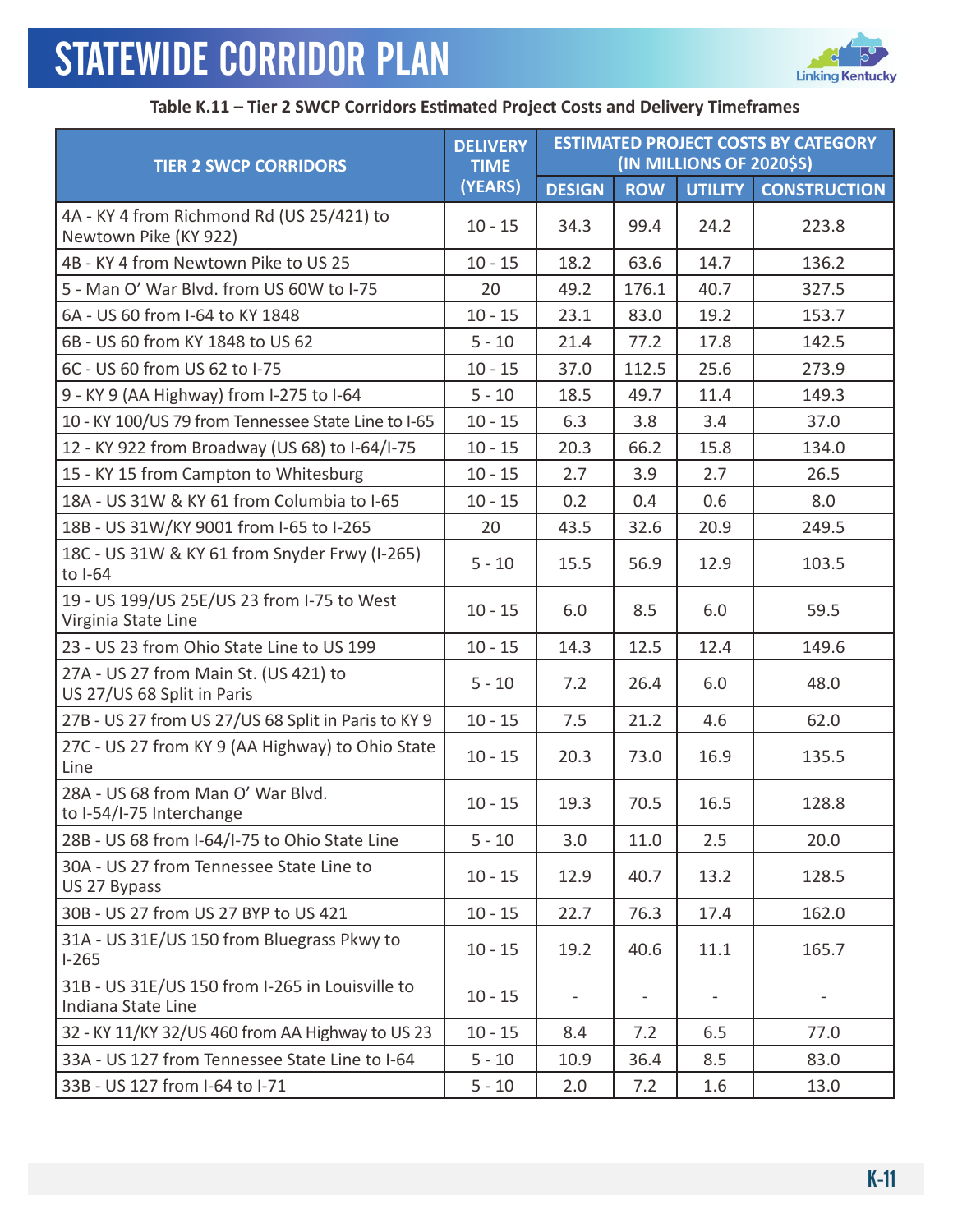

| <b>TIER 2 SWCP CORRIDORS</b>                              | <b>DELIVERY</b><br><b>TIME</b> | <b>ESTIMATED PROJECT COSTS BY CATEGORY</b><br>(IN MILLIONS OF 2020\$S) |            |                |                     |  |
|-----------------------------------------------------------|--------------------------------|------------------------------------------------------------------------|------------|----------------|---------------------|--|
|                                                           | (YEARS)                        | <b>DESIGN</b>                                                          | <b>ROW</b> | <b>UTILITY</b> | <b>CONSTRUCTION</b> |  |
| 35A - US 127 from Tennessee State Line to<br>Natcher Pkwy | $5 - 10$                       | 1.6                                                                    | 1.1        | 1.0            | 12.8                |  |
| 35B - US 231 from Natcher Pkwy to US 68                   | $10 - 15$                      | 8.5                                                                    | 8.9        | 7.3            | 83.3                |  |
| 36A - KY 536 from US 42 to KY 17                          | $10 - 15$                      | 8.7                                                                    | 18.1       | 4.0            | 74.1                |  |
| 36B - KY 536 from KY 17 to US 27                          | $10 - 15$                      | 2.3                                                                    | 7.5        | 1.7            | 15.5                |  |
| 38 - US 431 from Tennessee State Line to US 60            | $5 - 10$                       | 0.8                                                                    | 1.3        | 1.8            | 26.0                |  |
| 39 - KY 100/US 31E/KY 90 from I-65 Exit 6<br>to US 27     | $5 - 10$                       | 3.1                                                                    | 2.1        | 1.7            | 24.4                |  |
| 40 - US 641 from Tennessee State Line to US 60            | $5 - 10$                       | 11.7                                                                   | 8.8        | 8.0            | 92.5                |  |
| 41A - US 421 from US 27 to KY 341                         | $10 - 15$                      | 18.7                                                                   | 51.8       | 11.5           | 151.4               |  |
| 41B - US 421 from KY 341 to Indiana State Line            | $5 - 10$                       | 6.1                                                                    | 22.3       | 5.1            | 40.5                |  |
| 42A - US 421 from Virginia State Line to I-75             | $10 - 15$                      | 9.9                                                                    | 30.2       | 8.6            | 70.5                |  |
| 42B - US 421/KY 418 from I-75 to US 27                    | $10 - 15$                      | 17.8                                                                   | 63.8       | 14.8           | 118.6               |  |
| 44A - KY 44 from I-65 to KY 1319                          | $10 - 15$                      | 26.4                                                                   | 46.4       | 10.1           | 175.7               |  |
| 44B - KY 44 from KY 1319 to KY 55                         | $10 - 15$                      | 8.8                                                                    | 14.4       | 2.9            | 67.5                |  |
| 46A - KY 245 from I-65 to Bluegrass Parkway               | $5 - 10$                       | 6.3                                                                    | 5.6        | 3.1            | 44.8                |  |
| 46B - KY 245/US 150 from Bluegrass Pkwy To I-75           | $5 - 10$                       | 2.3                                                                    | 7.2        | 2.2            | 24.0                |  |
| 50A - US 60 from Illinois State Line to KY 425 BYP        | $5 - 10$                       | 2.2                                                                    | 4.0        | 5.8            | 80.0                |  |
| 50B - US 60 from KY 425 Bypass to Natcher<br>Parkway      | $5 - 10$                       | 0.6                                                                    | 1.2        | 1.8            | 24.0                |  |
| 50C - US 60 from Natcher Pkwy to US 31W                   | $5 - 10$                       | 0.5                                                                    | 0.8        | 1.0            | 16.0                |  |

### K.2.1.3 Project Demand

Project demand corresponds with the composite rankings presented for the 45 Tier 2 SWCP corridors in **Section 6.5.2**. These rankings along with the project's spatial location by KYTC SHIFT Region is depicted in **Table K.12**.

|                                                                    | <b>COMPOSITE</b> | <b>KYTC SHIFT REGION</b> |       |             |             |  |
|--------------------------------------------------------------------|------------------|--------------------------|-------|-------------|-------------|--|
| <b>TIER 2 SWCP CORRIDORS</b>                                       | <b>RANK</b>      | <b>NORTH</b>             | SOUTH | <b>EAST</b> | <b>WEST</b> |  |
| 18B - US 31W / KY 9001 from I-65 to I-265                          |                  | x                        | x     |             |             |  |
| 6C - US 60 from US 62 to I-75                                      |                  | X                        |       |             |             |  |
| 4B - KY 4 from Newtown Pike to US 25                               |                  | x                        |       |             |             |  |
| 36A - KY 536 from US 42 to KY 17                                   |                  | x                        |       |             |             |  |
| 31B - US 31E/US 150 from I-265 in Louisville to Indiana State Line |                  | X                        |       |             |             |  |
| 4A - KY 4 from Richmond Rd (US 25/421) to Newtown Pike (KY 922)    | 6                | x                        |       |             |             |  |
| 41A - US 421 from US 27 to KY 341                                  |                  | x                        |       |             |             |  |
| 44B - KY 44 from KY 1319 to KY 55                                  | Я                | x                        |       |             |             |  |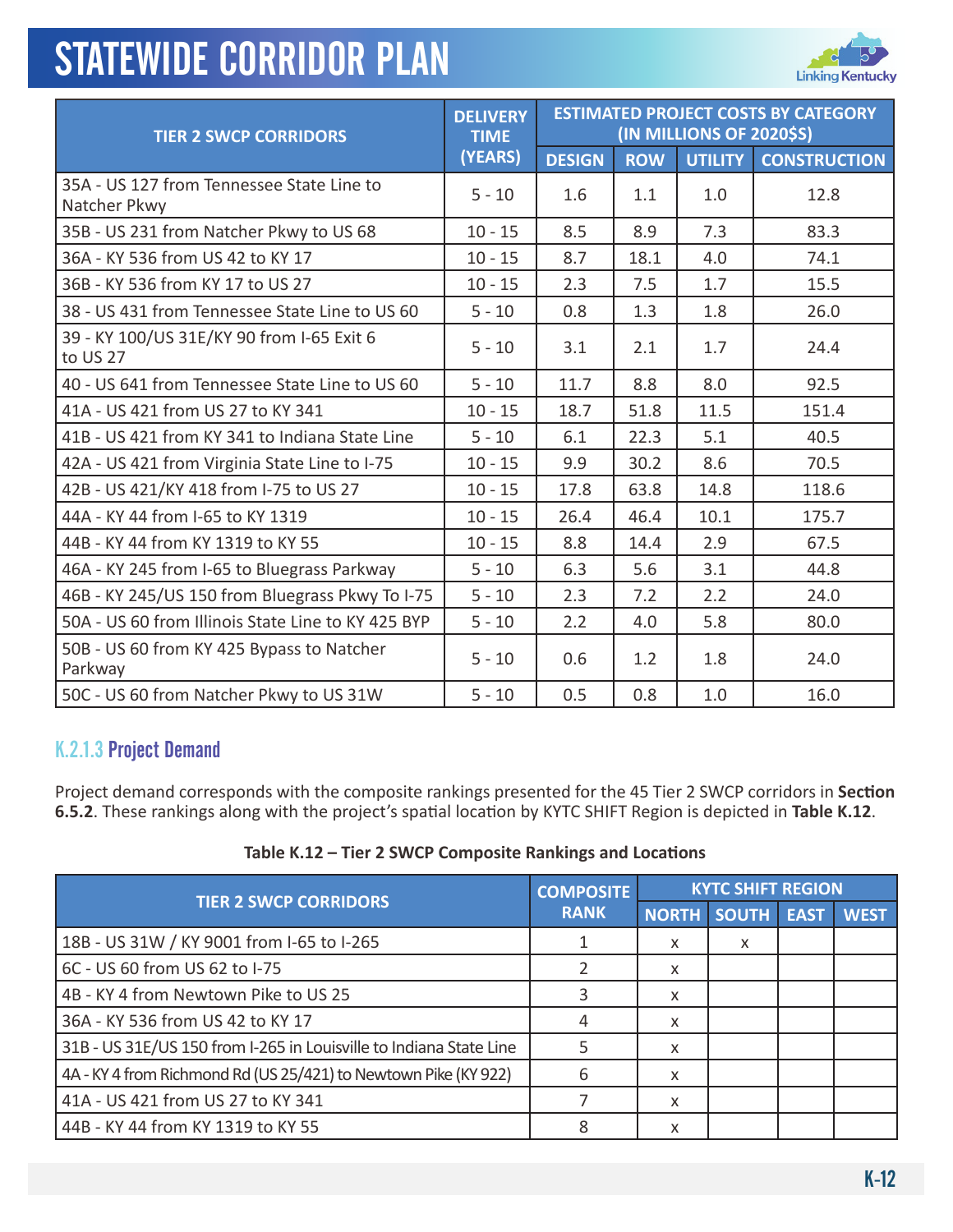

|                                                                  | <b>COMPOSITE</b> |    | <b>KYTC SHIFT REGION</b> |             |             |
|------------------------------------------------------------------|------------------|----|--------------------------|-------------|-------------|
| <b>TIER 2 SWCP CORRIDORS</b>                                     | <b>RANK</b>      |    | <b>NORTH SOUTH</b>       | <b>EAST</b> | <b>WEST</b> |
| 5 - Man O' War Blvd. from US 60W to I-75                         | 9                | X. |                          |             |             |
| 50B - US 60 from KY 425 Bypass to Natcher Parkway                | 10               |    |                          |             | X           |
| 35B - US 231 from Natcher Pkwy to US 68                          | 11               |    |                          |             | X           |
| 30A - US 27 from Tennessee State Line to US 27 Bypass            | 12               | X  | X                        |             |             |
| 46B - KY 245/US 150 from Bluegrass Pkwy to I-75                  | 13               | X  | X                        |             |             |
| 31A - US 31E/US 150 from Bluegrass Pkwy to I-265                 | 14               | X  | X                        |             |             |
| 18C - US 31W & KY 61 from Snyder Frwy (I-265) to I-64            | 15               | X  |                          |             |             |
| 6B - US 60 from KY 1848 to US 62                                 | 16               | X  |                          |             |             |
| 23 - US 23 from Ohio State Line to US 199                        | 17               |    |                          | X           |             |
| 38 - US 431 from Tennessee State Line to US 60                   | 18               |    |                          |             | X           |
| 9 - KY 9 (AA Highway) from I-275 to I-64                         | 19               | X  |                          | X           |             |
| 39 - KY 100/US 31E/KY 90 from I-65 Exit 6 to US 27               | 20               |    | X                        |             | X           |
| 35A - US 127 from Tennessee State Line to Natcher Pkwy           | 21               |    |                          |             | X           |
| 6A - US 60 from I-64 to KY 1848                                  | 22               | X  |                          |             |             |
| 30B - US 27 from US 27 BYP to US 421                             | 23               | X  |                          |             |             |
| 27C - US 27 from KY 9 (AA Highway) to Ohio State Line            | 24               | X  |                          |             |             |
| 46A - KY 245 from I-65 to Bluegrass Parkway                      | 25               | X  | X                        |             |             |
| 32 - KY 11/KY 32/US 460 from AA Highway to US 23                 | 26               |    |                          | X           |             |
| 44A - KY 44 from I-65 to KY 1319                                 | 27               | X  |                          |             |             |
| 28A - US 68 from Man O' War Blvd. to I-54/I-75 Interchange       | 28               | X  |                          |             |             |
| 42B - US 421/KY 418 from I-75 to US 27                           | 29               | X  |                          |             |             |
| 19 - US 199/US 25E/US 23 from I-75 to West Virginia State Line   | 30               |    | X                        | X           |             |
| 27A - US 27 from Main St. (US 421) to US 27/US 68 Split in Paris | 31               | X  |                          |             |             |
| 27B - US 27 from US 27/US 68 Split in Paris to KY 9              | 32               | X  |                          |             |             |
| 50A - US 60 from Illinois State Line to KY 425 BYP               | 33               |    |                          |             | X           |
| 15 - KY 15 from Campton to Whitesburg                            | 34               |    |                          | X           |             |
| 33B - US 127 from I-64 to I-71                                   | 35               | X. |                          |             |             |
| 33A - US 127 from Tennessee State Line to I-64                   | 36               | X. | X                        |             |             |
| 41B - US 421 from KY 341 to Indiana State Line                   | 37               | X  |                          |             |             |
| 18A - US 31W & KY 61 from Columbia to I-65                       | 38               |    | X                        |             |             |
| 36B - KY 536 from KY 17 to US 27                                 | 39               | X. |                          |             |             |
| 40 - US 641 from Tennessee State Line to US 60                   | 40               |    |                          |             | X           |
| 42A - US 421 from Virginia State Line to I-75                    | 41               | X. | X                        |             |             |
| 12 - KY 922 from Broadway (US 68) to I-64/I-75                   | 42               | X. |                          |             |             |
| 50C - US 60 from Natcher Pkwy to US 31W                          | 43               |    | X                        |             | X           |
| 10 - KY 100/US 79 from Tennessee State Line to I-65              | 44               |    |                          |             | X           |
| 28B - US 68 from I-64/I-75 to Ohio State Line                    | 45               | X  |                          | X           |             |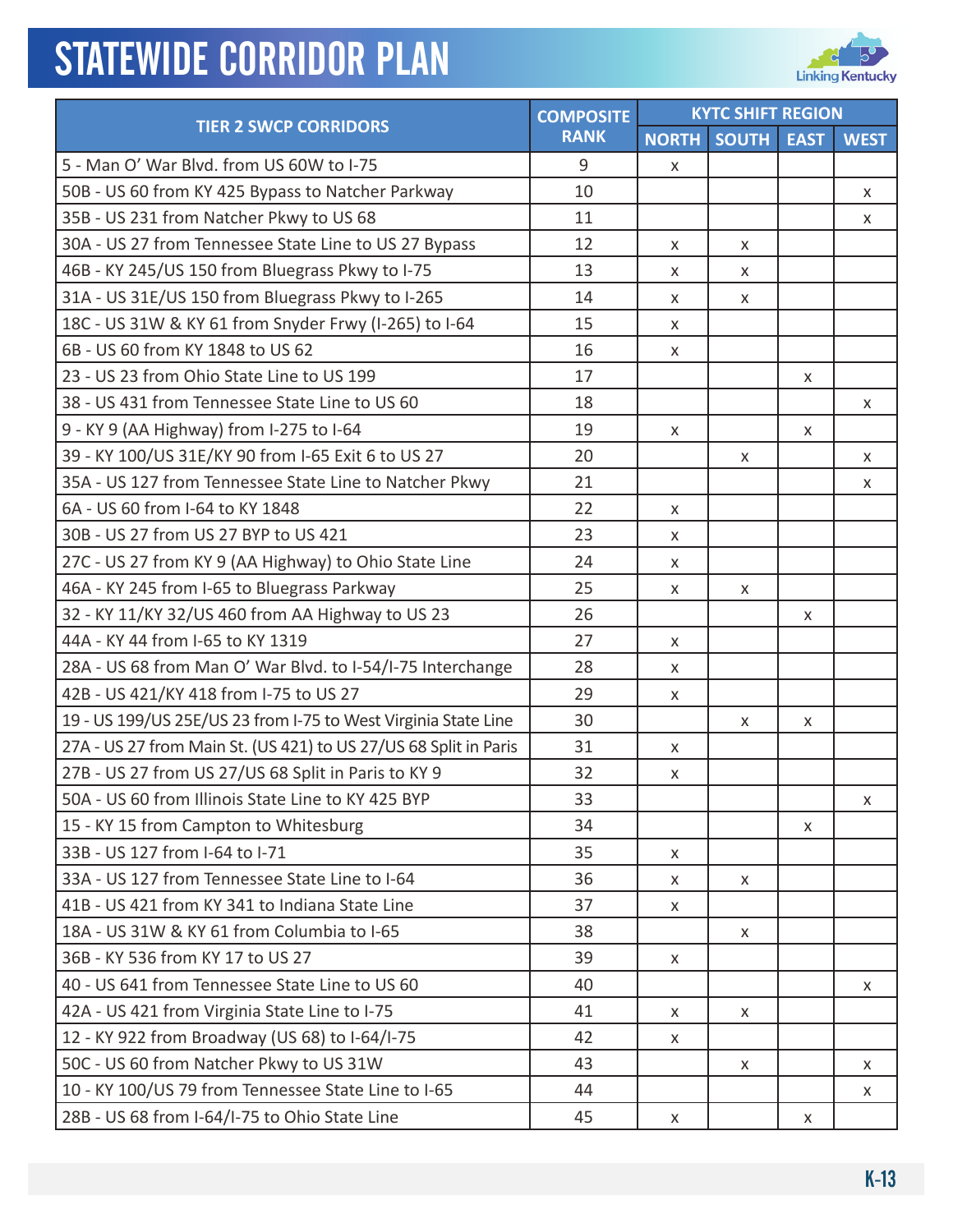

### K.2.2 METHODOLOGY

For each funding scenario, the fiscal analysis model computes the most expedient and cost-effective way to construct the maximum number of SWCP projects during the analysis period. The selected program of projects must be delivered with the projected funding amounts in each scenario without incurring an overall negative cash balance during the analysis period of 2021-2045<sup>6</sup>. This analysis does not consider bond financing as a method of delivering these projects. In the low and medium funding scenarios where funding constraints prevent completion of all 45 Tier 2 SWCP corridors before 2045, the model seeks to deliver the projects in priority order of their composite ranks, but while also ensuring that funded projects are spread throughout the state (in both the immediate and long-term timeframes). In these scenarios, smaller projects that could be delivered with remaining funds are included as well, even though they may have lower composite rankings than larger projects that cannot be delivered during the analysis period.

### K.3 INTERMEDIATE (2030) AND LONG-RANGE (2045) PLAN

The results of the fiscal analysis culminate in a list of SWCP projects that – given the above described assumptions and data -- could be delivered in the intermediate (before 2030) and long-range (between 2031 and 2045) timeframes. The following describe the high-level takeaways from each funding scenario:

- The *high* funding scenario represents a best-case scenario whereby all the 45 Tier 2 SWCP corridors are delivered in the most expedient time schedule with no budgetary constraints. Ten of the projects are projected to be delivered in the intermediate timeframe. This scenario would have funding leftover to support additional Tier 2 SWCP projects or other agency needs during the analysis period starting immediately.
- The *medium* funding scenario resembles existing conditions in which 29 of the 45 Tier 2 SWCP corridors could be delivered during the analysis period. Like the high funding scenario, ten of the corridors could be delivered in the intermediate timeframe. Given the funding constraints, 16 of the 45 projects cannot be delivered until after 2045.
- The *low* funding scenario results in the delivery of 14 of the 45 Tier 2 SWCP projects, two of which could be delivered in the intermediate timeframe. The remainder of the projects cannot be delivered until after 2045 given the funding constraints.

Since these projects are in an early stage of design and estimated project delivery costs could vary -50% to +250% of the actual values, the results presented in this section are preliminary and could be refined in concert with updated project cost estimates.

### K.3.1 INTERMEDIATE SWCP

The only projects in the Tier 2 SWCP corridor list that could be delivered before 2030 are those that have a delivery timeframe of 5-10 years (see **Table K.11** above). The high and medium funding scenarios deliver all ten of these projects in the intermediate timeframe. These projects are spread across all four KYTC SHIFT regions. The low funding scenario achieves the delivery of two SWCP projects in the intermediate timeframe, which are spread across three of the four KYTC SHIFT regions. **Table K.13** summarizes the SWCP projects that could be delivered in the intermediate timeframe for each funding scenario.

<sup>6</sup> *SWCP Cash Fund balance graphs for each of the three funding scenarios are shown in the Attachment.*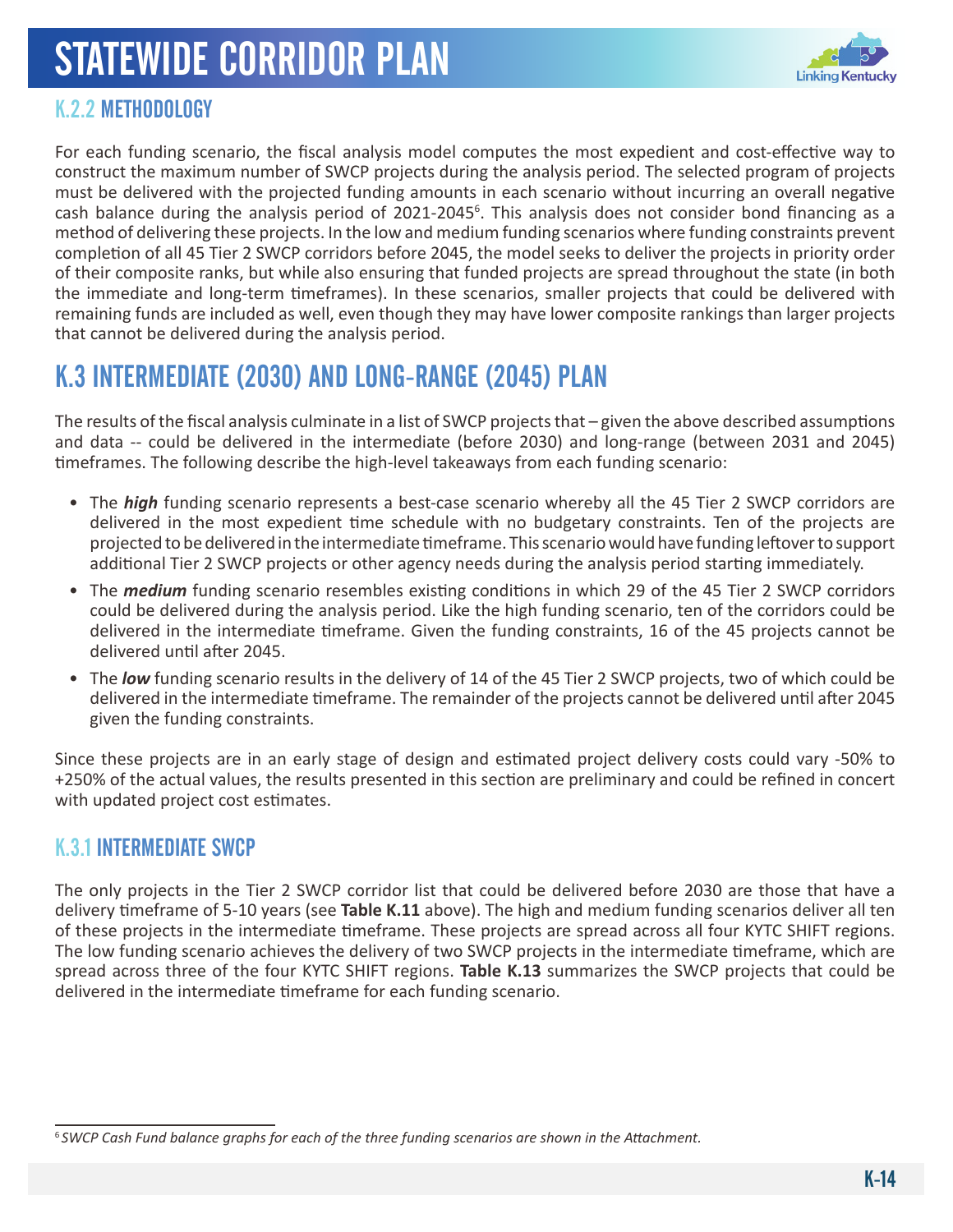

#### **Table K.13 – Tier 2 SWCP Projects Delivered in Intermediate Timeframe (prior to 2030) by Funding Scenario**

|                                                                  | <b>FUNDING SCENARIO:</b> |               |             |  |  |
|------------------------------------------------------------------|--------------------------|---------------|-------------|--|--|
| <b>INTERMEDIATE TIER 2 SWCP CORRIDORS</b>                        | <b>LOW</b>               | <b>MEDIUM</b> | <b>HIGH</b> |  |  |
| 50B - US 60 from KY 425 Bypass to Natcher Parkway                | X                        | X             | $\times$    |  |  |
| 46B - KY 245/US 150 from Bluegrass Pkwy to I-75                  | X                        | X             | X           |  |  |
| 18C - US 31W & KY 61 from Snyder Frwy (I-265) to I-64            |                          | X             | X           |  |  |
| 6B - US 60 from KY 1848 to US 62                                 |                          | X             | X           |  |  |
| 38 - US 431 from Tennessee State Line to US 60                   |                          | $\times$      | X           |  |  |
| 9 - KY 9 (AA Highway) from I-275 to I-64                         |                          | X             | X           |  |  |
| 39 - KY 100/US 31E/KY 90 from I-65 Exit 6 to US 27               |                          | $\times$      | $\times$    |  |  |
| 35A - US 127 from Tennessee State Line to Natcher Pkwy           |                          | X             | $\times$    |  |  |
| 46A - KY 245 from I-65 to Bluegrass Parkway                      |                          | X             | $\times$    |  |  |
| 27A - US 27 from Main St. (US 421) to US 27/US 68 Split in Paris |                          | X             | X           |  |  |

### K.3.2 LONG-RANGE SWCP

Most of the projects in the Tier 2 SWCP project list have estimated project durations of greater than 10 years and would be delivered in the long-range timeframe (between 2031 and 2045). The high funding scenario delivers the remainder of the 45 Tier 2 SWCP corridor projects in the long-range timeframe, whereas funding constraints prevent the low and medium funding scenarios from completing all these projects before 2045. All three funding scenarios achieve the delivery of Tier 2 SWCP projects in all four KYTC SHIFT regions in the long-range timeframe. Table K.14 summarizes the Tier 2 SWCP projects that could be delivered in the long-term timeframe for each funding scenario.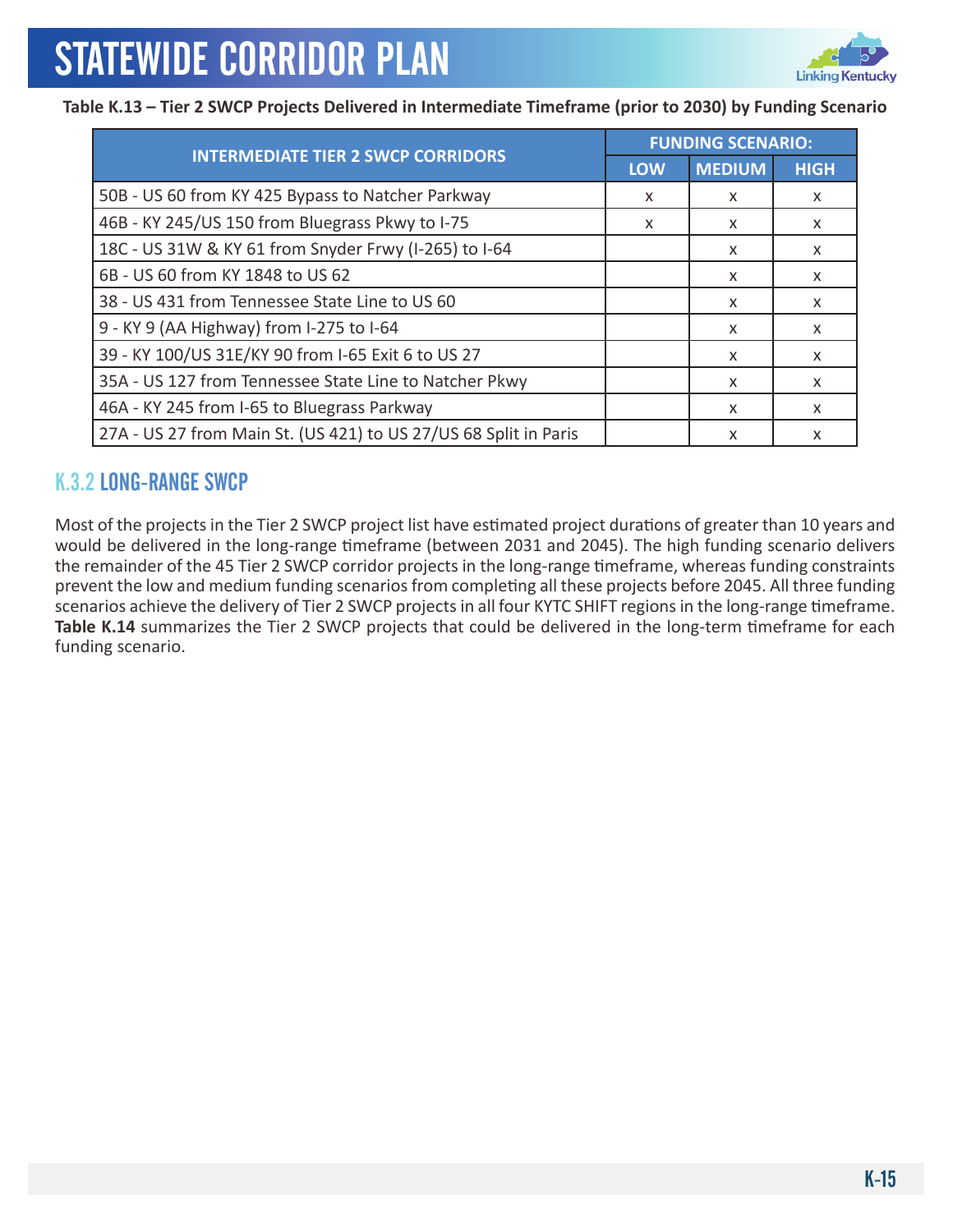

#### **Table K.14 – Tier 2 SWCP Projects Delivered in Long-term Timeframe (between 2031 and 2045) by Funding Scenario**

|                                                                    | <b>FUNDING SCENARIO:</b> |                          |                          |  |  |
|--------------------------------------------------------------------|--------------------------|--------------------------|--------------------------|--|--|
| <b>LONG-RANGE TIER 2 SWCP CORRIDORS</b>                            | <b>LOW</b>               | <b>MEDIUM</b>            | <b>HIGH</b>              |  |  |
| 18B - US 31W/KY 9001 from I-65 to I-265                            | X                        | X                        | X                        |  |  |
| 6C - US 60 from US 62 to I-75                                      | X                        | X                        | X                        |  |  |
| 4B - KY 4 from Newtown Pike to US 25                               | X                        | X                        | X                        |  |  |
| 36A - KY 536 from US 42 to KY 17                                   | X                        | X                        | X                        |  |  |
| 31B - US 31E/US 150 from I-265 in Louisville to Indiana State Line | X                        | X                        | X                        |  |  |
| 4A - KY 4 from Richmond Rd (US 25/421) to Newtown Pike (KY 922)    | X                        | X                        | X                        |  |  |
| 41A - US 421 from US 27 to KY 341                                  | X                        | X                        | X                        |  |  |
| 44B - KY 44 from KY 1319 to KY 55                                  |                          | X                        | X                        |  |  |
| 5 - Man O' War Blvd. from US 60W to I-75                           |                          | X                        | X                        |  |  |
| 35B - US 231 from Natcher Pkwy to US 68                            | X                        | X                        | X                        |  |  |
| 30A - US 27 from Tennessee State Line to US 27 Bypass              | X                        | X                        | X                        |  |  |
| 31A - US 31E/US 150 from Bluegrass Pkwy To I-265                   |                          | X                        | X                        |  |  |
| 23 - US 23 from Ohio State Line to US 199                          | X                        | X                        | X                        |  |  |
| 9 - KY 9 (AA Highway) from I-275 to I-64                           | X                        | Completed<br>before 2031 | Completed<br>before 2031 |  |  |
| 6A - US 60 from I-64 to KY 1848                                    |                          | X                        | X                        |  |  |
| 30B - US 27 from US 27 BYP to US 421                               |                          | X                        | X                        |  |  |
| 27C - US 27 from KY 9 (AA Highway) to Ohio State Line              |                          | X                        | X                        |  |  |
| 19 - US 199/US 25E/US 23 from I-75 to West Virginia State Line     |                          | X                        | X                        |  |  |
| 27B - US 27 from US 27/US 68 Split in Paris to KY 9                |                          |                          | X                        |  |  |
| 50A - US 60 from Illinois State Line to KY 425 BYP                 |                          |                          | X                        |  |  |
| 15 - KY 15 from Campton to Whitesburg                              |                          |                          | X                        |  |  |
| 33B - US 127 from I-64 to I-71                                     |                          |                          | X                        |  |  |
| 33A - US 127 from Tennessee State Line to I-64                     |                          |                          | X                        |  |  |
| 41B - US 421 from KY 341 to Indiana State Line                     |                          |                          | X                        |  |  |
| 18A - US 31W & KY 61 from Columbia to I-65                         | X                        | X                        | X                        |  |  |
| 36B - KY 536 from KY 17 to US 27                                   |                          |                          | X                        |  |  |
| 40 - US 641 from Tennessee State Line to US 60                     |                          |                          | X                        |  |  |
| 42A - US 421 from Virginia State Line to I-75                      |                          |                          | X                        |  |  |
| 12 - KY 922 from Broadway (US 68) to I-64/I-75                     |                          |                          | X                        |  |  |
| 50C - US 60 from Natcher Pkwy to US 31W                            |                          |                          | X                        |  |  |
| 10 - KY 100/US 79 from Tennessee State Line to I-65                |                          |                          | X                        |  |  |
| 28B - US 68 from I-64/I-75 to Ohio State Line                      |                          |                          | X                        |  |  |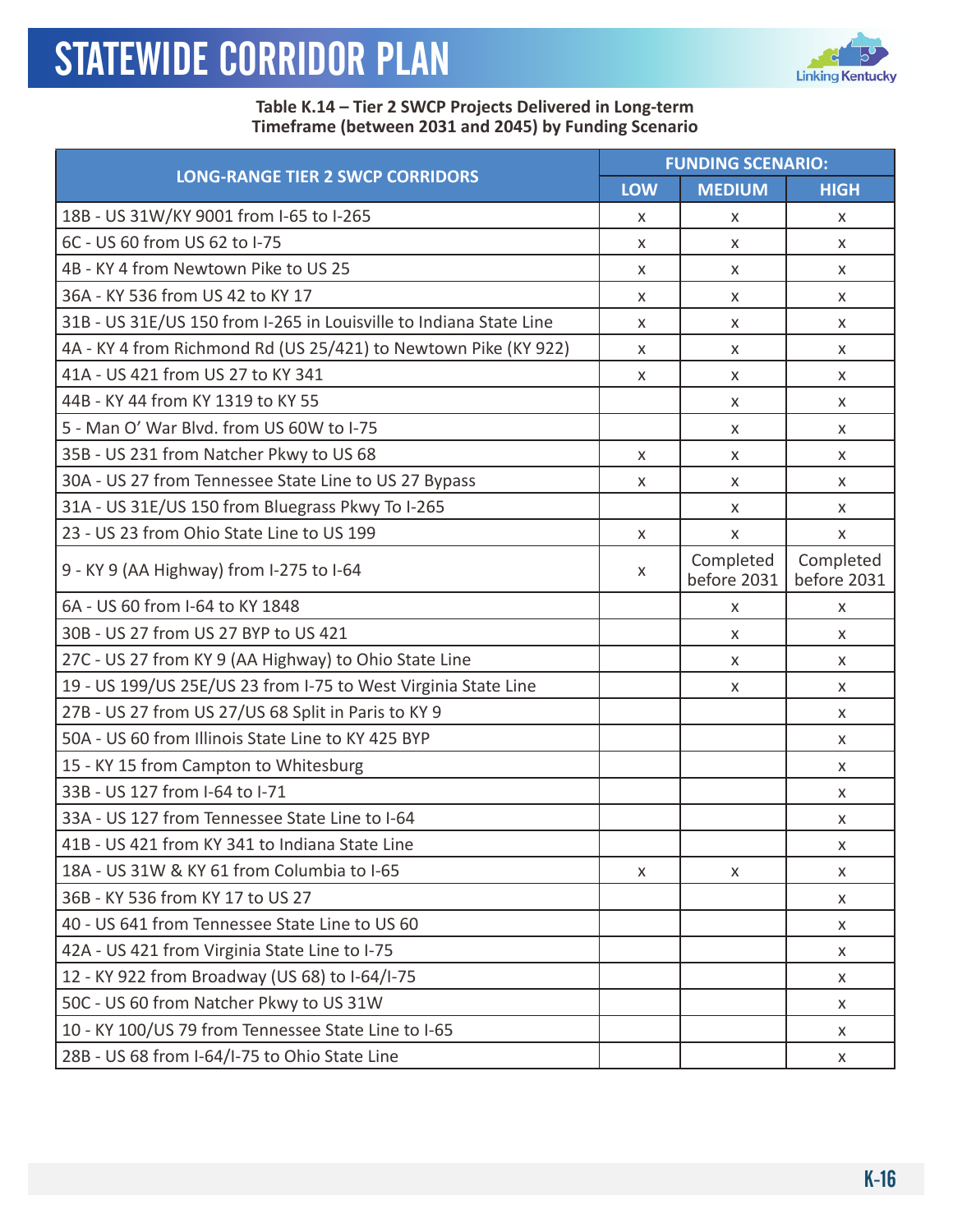

### K.3.3 SWCP PROJECTS DELIVERED AFTER 2045

Given the fiscal constraints in the low and medium funding scenarios, several of the SWCP corridor projects cannot be delivered in either the intermediate or long-range timeframes. 31 SWCP corridor projects cannot be delivered until after 2045 in the low funding scenario while 16 of them cannot be delivered until after 2045 in the medium funding scenario. **Table K.15** summarizes these results.

#### **Table K.15 – SWCP Projects that Cannot be Delivered Before 2045 by Funding Scenario**

| <b>SWCP PROJECTS DELIVERED AFTER 2045</b>                           | <b>FUNDING SCENARIO:</b> |                       |                       |  |  |  |
|---------------------------------------------------------------------|--------------------------|-----------------------|-----------------------|--|--|--|
|                                                                     | <b>LOW</b>               | <b>MEDIUM</b>         | <b>HIGH</b>           |  |  |  |
| 44B - KY 44 from KY 1319 to KY 55                                   | X                        | Completed before 2045 | Completed before 2045 |  |  |  |
| 5 - Man O' War Blvd. from US 60W to I-75                            | x                        | Completed before 2045 | Completed before 2045 |  |  |  |
| 31A - US 31E/US 150 from Bluegrass Pkwy to<br>$1-265$               | X                        | Completed before 2045 | Completed before 2045 |  |  |  |
| 18C - US 31W & KY 61 from Snyder Frwy (I-265)<br>to I-64            | X                        | Completed before 2045 | Completed before 2045 |  |  |  |
| 6B - US 60 from KY 1848 to US 62                                    | X                        | Completed before 2045 | Completed before 2045 |  |  |  |
| 38 - US 431 from Tennessee State Line to US 60                      | X                        | Completed before 2045 | Completed before 2045 |  |  |  |
| 39 - KY 100/US 31E/KY 90 from I-65 Exit 6 to US 27                  | X                        | Completed before 2045 | Completed before 2045 |  |  |  |
| 35A - US 127 from Tennessee State Line to<br>Natcher Pkwy           | X                        | Completed before 2045 | Completed before 2045 |  |  |  |
| 6A - US 60 from I-64 to KY 1848                                     | X                        | Completed before 2045 | Completed before 2045 |  |  |  |
| 30B - US 27 from US 27 BYP to US 421                                | x                        | Completed before 2045 | Completed before 2045 |  |  |  |
| 27C - US 27 from KY 9 (AA Highway) to<br><b>Ohio State Line</b>     | X                        | Completed before 2045 | Completed before 2045 |  |  |  |
| 46A - KY 245 from I-65 to Bluegrass Parkway                         | X                        | Completed before 2045 | Completed before 2045 |  |  |  |
| 32 - KY 11/KY 32/US 460 from AA Highway to US 23                    | X                        | Completed before 2045 | Completed before 2045 |  |  |  |
| 44A - KY 44 from I-65 to KY 1319                                    | X                        | x                     | Completed before 2045 |  |  |  |
| 28A - US 68 from Man O' War Blvd. to<br>I-54/I-75 Interchange       | X                        | X                     | Completed before 2045 |  |  |  |
| 42B - US 421/KY 418 from I-75 to US 27                              | $\pmb{\times}$           | X                     | Completed before 2045 |  |  |  |
| 19 - US 199/US 25E/US 23 from I-75 to<br>West Virginia State Line   | X                        | Completed before 2045 | Completed before 2045 |  |  |  |
| 27A - US 27 from Main St. (US 421) to<br>US 27/US 68 Split in Paris | X                        | Completed before 2045 | Completed before 2045 |  |  |  |
| 27B - US 27 from US 27/US 68 Split in Paris to KY 9                 | X                        | X                     | Completed before 2045 |  |  |  |
| 50A - US 60 from Illinois State Line to KY 425 BYP                  | X                        | X                     | Completed before 2045 |  |  |  |
| 15 - KY 15 from Campton to Whitesburg                               | X                        | X                     | Completed before 2045 |  |  |  |
| 33B - US 127 from I-64 to I-71                                      | X                        | X                     | Completed before 2045 |  |  |  |
| 33A - US 127 from Tennessee State Line to I-64                      | X                        | X                     | Completed before 2045 |  |  |  |
| 41B - US 421 from KY 341 to Indiana State Line                      | X                        | X                     | Completed before 2045 |  |  |  |
| 36B - KY 536 from KY 17 to US 27                                    | X                        | X                     | Completed before 2045 |  |  |  |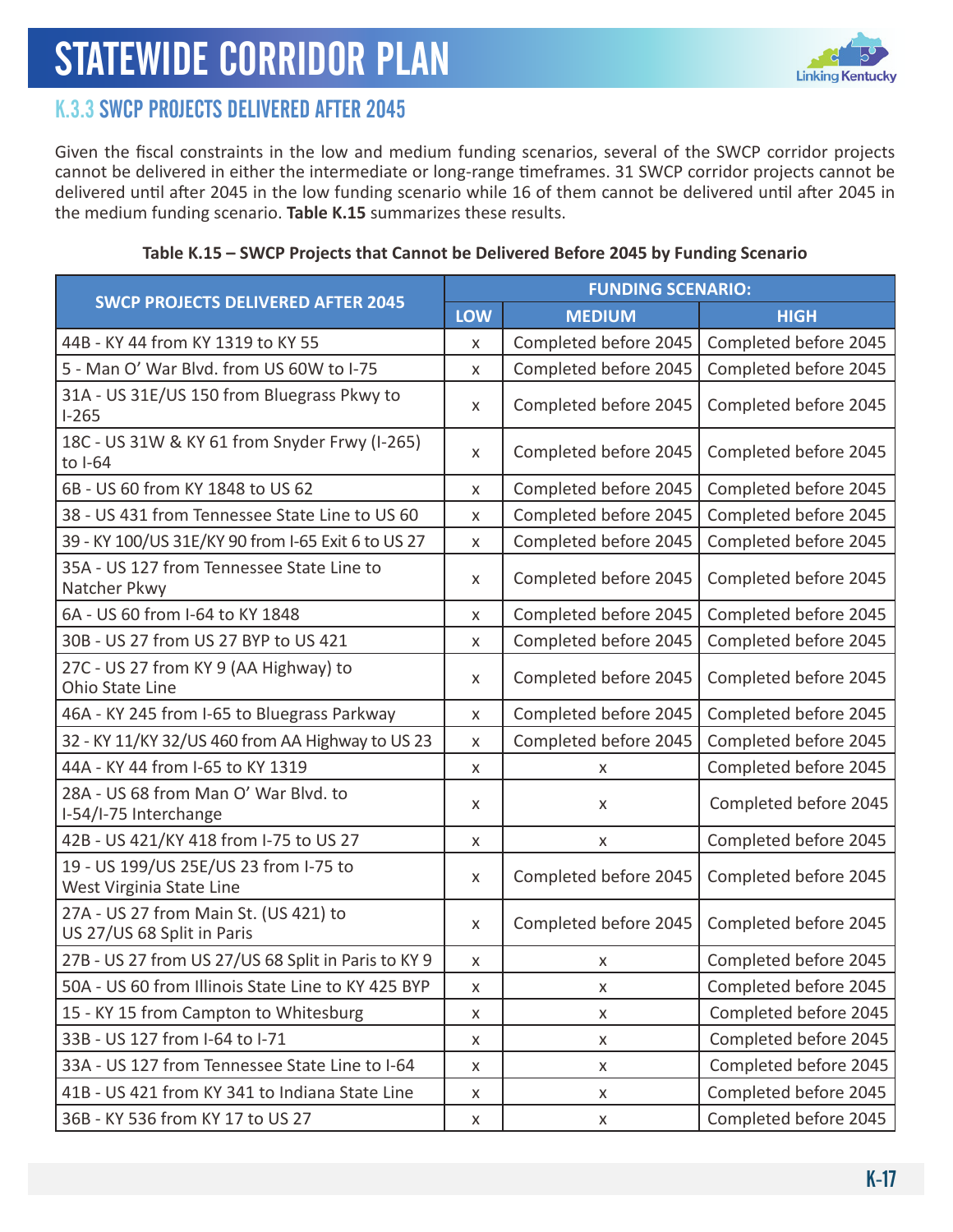

| <b>SWCP PROJECTS DELIVERED AFTER 2045</b>           |   | <b>FUNDING SCENARIO:</b> |                       |  |  |  |  |
|-----------------------------------------------------|---|--------------------------|-----------------------|--|--|--|--|
|                                                     |   | <b>MEDIUM</b>            | <b>HIGH</b>           |  |  |  |  |
| 40 - US 641 from Tennessee State Line to US 60      | x | x                        | Completed before 2045 |  |  |  |  |
| 42A - US 421 from Virginia State Line to I-75       | x | x                        | Completed before 2045 |  |  |  |  |
| 12 - KY 922 from Broadway (US 68) to I-64/I-75      | x |                          | Completed before 2045 |  |  |  |  |
| 50C - US 60 from Natcher Pkwy to US 31W             | X |                          | Completed before 2045 |  |  |  |  |
| 10 - KY 100/US 79 from Tennessee State Line to I-65 | x | x                        | Completed before 2045 |  |  |  |  |
| 28B - US 68 from I-64/I-75 to Ohio State Line       | x |                          | Completed before 2045 |  |  |  |  |

### K.3.4 SUMMARY

#### **Table K.16 – Summary of All 45 Tier 2 SWCP Corridor Projects, Composite Rankings, Spatial Locations, and Delivery Timelines for Each Funding Scenario**

| <b>TIER 2 SWCP CORRIDOR PROJECTS</b>                                  | <b>COMPOSITE</b> | <b>KYTC SHIFT REGION</b> |              |             |              | <b>FUNDING SCENARIO COMPLETION</b><br><b>TIMEFRAME</b> |               |              |
|-----------------------------------------------------------------------|------------------|--------------------------|--------------|-------------|--------------|--------------------------------------------------------|---------------|--------------|
|                                                                       | <b>RANK</b>      | <b>NORTH</b>             | <b>SOUTH</b> | <b>EAST</b> | <b>WEST</b>  | <b>LOW</b>                                             | <b>MEDIUM</b> | <b>HIGH</b>  |
| 18B - US 31W/KY 9001 from I-65 to I-265                               | $\mathbf{1}$     | X                        | X            |             |              | Long-Range                                             | Long-Range    | Long-Range   |
| 6C - US 60 from US 62 to I-75                                         | $\overline{2}$   | X                        |              |             |              | Long-Range                                             | Long-Range    | Long-Range   |
| 4B - KY 4 from Newtown Pike to US 25                                  | 3                | X                        |              |             |              | Long-Range                                             | Long-Range    | Long-Range   |
| 36A - KY 536 from US 42 to KY 17                                      | $\overline{4}$   | $\mathsf{x}$             |              |             |              | Long-Range                                             | Long-Range    | Long-Range   |
| 31B - US 31E/US 150 from I-265 in Louisville to<br>Indiana State Line | 5                | X                        |              |             |              | Long-Range                                             | Long-Range    | Long-Range   |
| 4A - KY 4 from Richmond Rd (US 25/421) to<br>Newtown Pike (KY 922)    | 6                | $\mathsf{x}$             |              |             |              | Long-Range                                             | Long-Range    | Long-Range   |
| 41A - US 421 from US 27 to KY 341                                     | $\overline{7}$   | X                        |              |             |              | Long-Range                                             | Long-Range    | Long-Range   |
| 44B - KY 44 from KY 1319 to KY 55                                     | 8                | X                        |              |             |              | <b>After 2045</b>                                      | Long-Range    | Long-Range   |
| 5 - Man O' War Blvd, from US 60W to I-75                              | 9                | X                        |              |             |              | <b>After 2045</b>                                      | Long-Range    | Long-Range   |
| 50B - US 60 from KY 425 Bypass to Natcher<br>Parkway                  | 10               |                          |              |             | X            | Intermediate                                           | Intermediate  | Intermediate |
| 35B - US 231 from Natcher Pkwy to US 68                               | 11               |                          |              |             | $\mathsf{x}$ | Long-Range                                             | Long-Range    | Long-Range   |
| 30A - US 27 from Tennessee State Line to US<br>27 Bypass              | 12               | X                        | X            |             |              | Long-Range                                             | Long-Range    | Long-Range   |
| 46B - KY 245/US 150 from Bluegrass Pkwy to<br>$1 - 75$                | 13               | X                        | X            |             |              | Intermediate                                           | Intermediate  | Intermediate |
| 31A - US 31E/US 150 from Bluegrass Pkwy to<br>$1-265$                 | 14               | X                        | X            |             |              | <b>After 2045</b>                                      | Long-Range    | Long-Range   |
| 18C - US 31W & KY 61 from Snyder Frwy (I-<br>265) to I-64             | 15               | X                        |              |             |              | <b>After 2045</b>                                      | Intermediate  | Intermediate |
| 6B - US 60 from KY 1848 to US 62                                      | 16               | X                        |              |             |              | <b>After 2045</b>                                      | Intermediate  | Intermediate |
| 23 - US 23 from Ohio State Line to US 199                             | 17               |                          |              | X           |              | Long-Range                                             | Long-Range    | Long-Range   |
| 38 - US 431 from Tennessee State Line to US 60                        | 18               |                          |              |             | X            | <b>After 2045</b>                                      | Intermediate  | Intermediate |
| 9 - KY 9 (AA Highway) from I-275 to I-64                              | 19               | $\mathsf{x}$             |              | X           |              | Long-Range                                             | Intermediate  | Intermediate |
| 39 - KY 100 / US 31E /KY 90 from I-65 Exit 6 to<br><b>US 27</b>       | 20               |                          | X            |             | $\mathsf{x}$ | <b>After 2045</b>                                      | Intermediate  | Intermediate |
| 35A - US 127 from Tennessee State Line to<br>Natcher Pkwy             | 21               |                          |              |             | $\mathsf{x}$ | <b>After 2045</b>                                      | Intermediate  | Intermediate |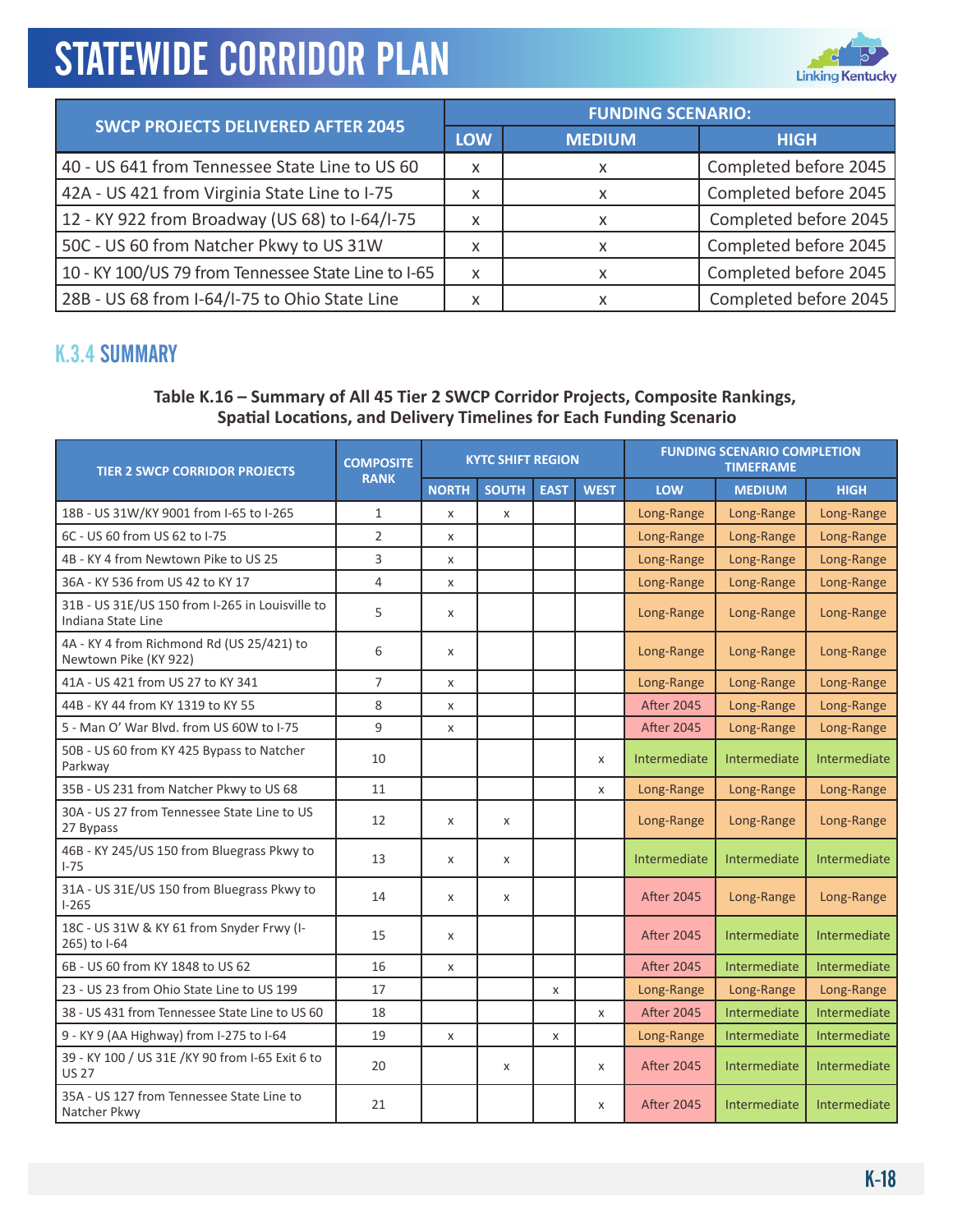

| <b>TIER 2 SWCP CORRIDOR PROJECTS</b>                                 | <b>COMPOSITE</b><br><b>RANK</b> | <b>KYTC SHIFT REGION</b> |              |              |              |                   |                   |              | <b>FUNDING SCENARIO COMPLETION</b> |  |
|----------------------------------------------------------------------|---------------------------------|--------------------------|--------------|--------------|--------------|-------------------|-------------------|--------------|------------------------------------|--|
|                                                                      |                                 | <b>NORTH</b>             | <b>SOUTH</b> | <b>EAST</b>  | <b>WEST</b>  | <b>LOW</b>        | <b>MEDIUM</b>     | <b>HIGH</b>  |                                    |  |
| 6A - US 60 from I-64 to KY 1848                                      | 22                              | X                        |              |              |              | <b>After 2045</b> | Long-Range        | Long-Range   |                                    |  |
| 30B - US 27 from US 27 BYP to US 421                                 | 23                              | $\mathsf{x}$             |              |              |              | <b>After 2045</b> | Long-Range        | Long-Range   |                                    |  |
| 27C - US 27 from KY 9 (AA Highway) to Ohio<br><b>State Line</b>      | 24                              | $\times$                 |              |              |              | <b>After 2045</b> | Long-Range        | Long-Range   |                                    |  |
| 46A - KY 245 from I-65 to Bluegrass Parkway                          | 25                              | $\mathsf{x}$             | X            |              |              | <b>After 2045</b> | Intermediate      | Intermediate |                                    |  |
| 32 - KY 11/KY 32/US 460 from AA Highway to US 23                     | 26                              |                          |              | $\mathsf{x}$ |              | <b>After 2045</b> | Long-Range        | Long-Range   |                                    |  |
| 44A - KY 44 from I-65 to KY 1319                                     | 27                              | X                        |              |              |              | <b>After 2045</b> | <b>After 2045</b> | Long-Range   |                                    |  |
| 28A - US 68 from Man O' War Blvd. to I-54/I-75<br>Interchange        | 28                              | $\times$                 |              |              |              | <b>After 2045</b> | <b>After 2045</b> | Long-Range   |                                    |  |
| 42B - US 421/KY 418 from I-75 to US 27                               | 29                              | X                        |              |              |              | <b>After 2045</b> | <b>After 2045</b> | Long-Range   |                                    |  |
| 19 - US 199/US 25E/US 23 from I-75 to West<br>Virginia State Line    | 30                              |                          | X            | X            |              | <b>After 2045</b> | Long-Range        | Long-Range   |                                    |  |
| 27A - US 27 from Main St. (US 421) to US 27/<br>US 68 Split in Paris | 31                              | $\mathsf{x}$             |              |              |              | <b>After 2045</b> | Intermediate      | Intermediate |                                    |  |
| 27B - US 27 from US 27/US 68 Split in Paris to KY 9                  | 32                              | $\mathsf{x}$             |              |              |              | <b>After 2045</b> | <b>After 2045</b> | Long-Range   |                                    |  |
| 50A - US 60 from Illinois State Line to KY 425 BYP                   | 33                              |                          |              |              | $\mathsf{x}$ | <b>After 2045</b> | <b>After 2045</b> | Long-Range   |                                    |  |
| 15 - KY 15 from Campton to Whitesburg                                | 34                              |                          |              | X            |              | <b>After 2045</b> | <b>After 2045</b> | Long-Range   |                                    |  |
| 33B - US 127 from I-64 to I-71                                       | 35                              | X                        |              |              |              | <b>After 2045</b> | <b>After 2045</b> | Long-Range   |                                    |  |
| 33A - US 127 from Tennessee State Line to I-64                       | 36                              | X                        | X            |              |              | <b>After 2045</b> | <b>After 2045</b> | Long-Range   |                                    |  |
| 41B - US 421 from KY 341 to Indiana State Line                       | 37                              | $\times$                 |              |              |              | <b>After 2045</b> | <b>After 2045</b> | Long-Range   |                                    |  |
| 18A - US 31W & KY 61 from Columbia to I-65                           | 38                              |                          | $\mathsf{x}$ |              |              | Long-Range        | Long-Range        | Long-Range   |                                    |  |
| 36B - KY 536 from KY 17 to US 27                                     | 39                              | $\times$                 |              |              |              | <b>After 2045</b> | <b>After 2045</b> | Long-Range   |                                    |  |
| 40 - US 641 from Tennessee State Line to US 60                       | 40                              |                          |              |              | X            | <b>After 2045</b> | <b>After 2045</b> | Long-Range   |                                    |  |
| 42A - US 421 from Virginia State Line to I-75                        | 41                              | $\mathsf{x}$             | X            |              |              | <b>After 2045</b> | <b>After 2045</b> | Long-Range   |                                    |  |
| 12 - KY 922 from Broadway (US 68) to I-64/I-75                       | 42                              | X                        |              |              |              | <b>After 2045</b> | <b>After 2045</b> | Long-Range   |                                    |  |
| 50C - US 60 from Natcher Pkwy to US 31W                              | 43                              |                          | X            |              | X            | <b>After 2045</b> | <b>After 2045</b> | Long-Range   |                                    |  |
| 10 - KY 100/US 79 from Tennessee State Line to I-65                  | 44                              |                          |              |              | X            | <b>After 2045</b> | <b>After 2045</b> | Long-Range   |                                    |  |
| 28B - US 68 from I-64/I-75 to Ohio State Line                        | 45                              | X                        |              | X            |              | <b>After 2045</b> | <b>After 2045</b> | Long-Range   |                                    |  |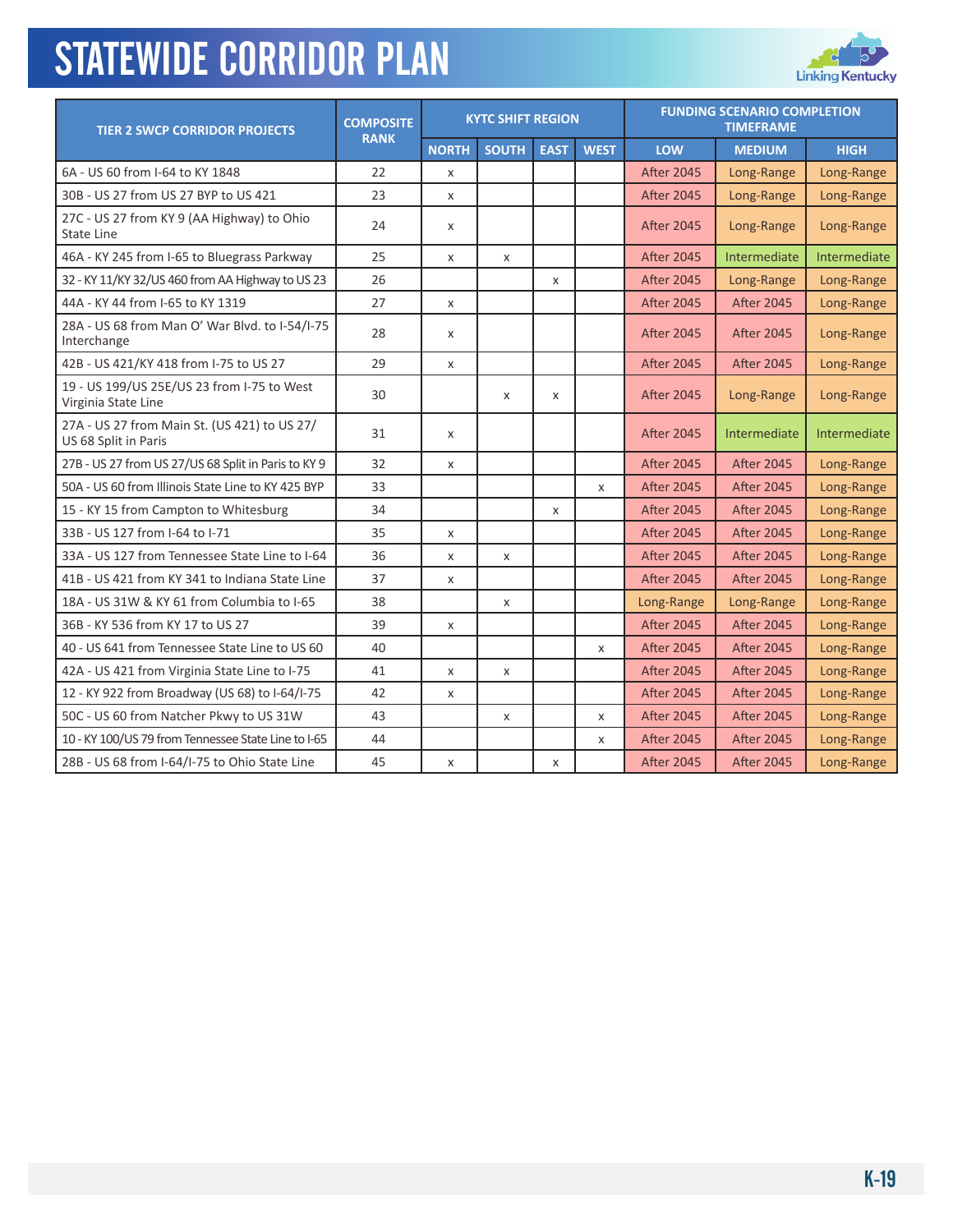

### ATTACHMENT

The following charts summarize the model results in terms of expenditures by type and the SWCP cash fund balance for each funding scenario.

#### **LOW FUNDING SCENARIO**



**Figure K.1 – SWCP Total Expenditures by Type for Low Funding Scenario (All values in millions of YOE dollars)**

#### **Figure K.2 – SWCP Fund Cash Balance for Low Funding Scenario (All values in millions of YOE dollars)**

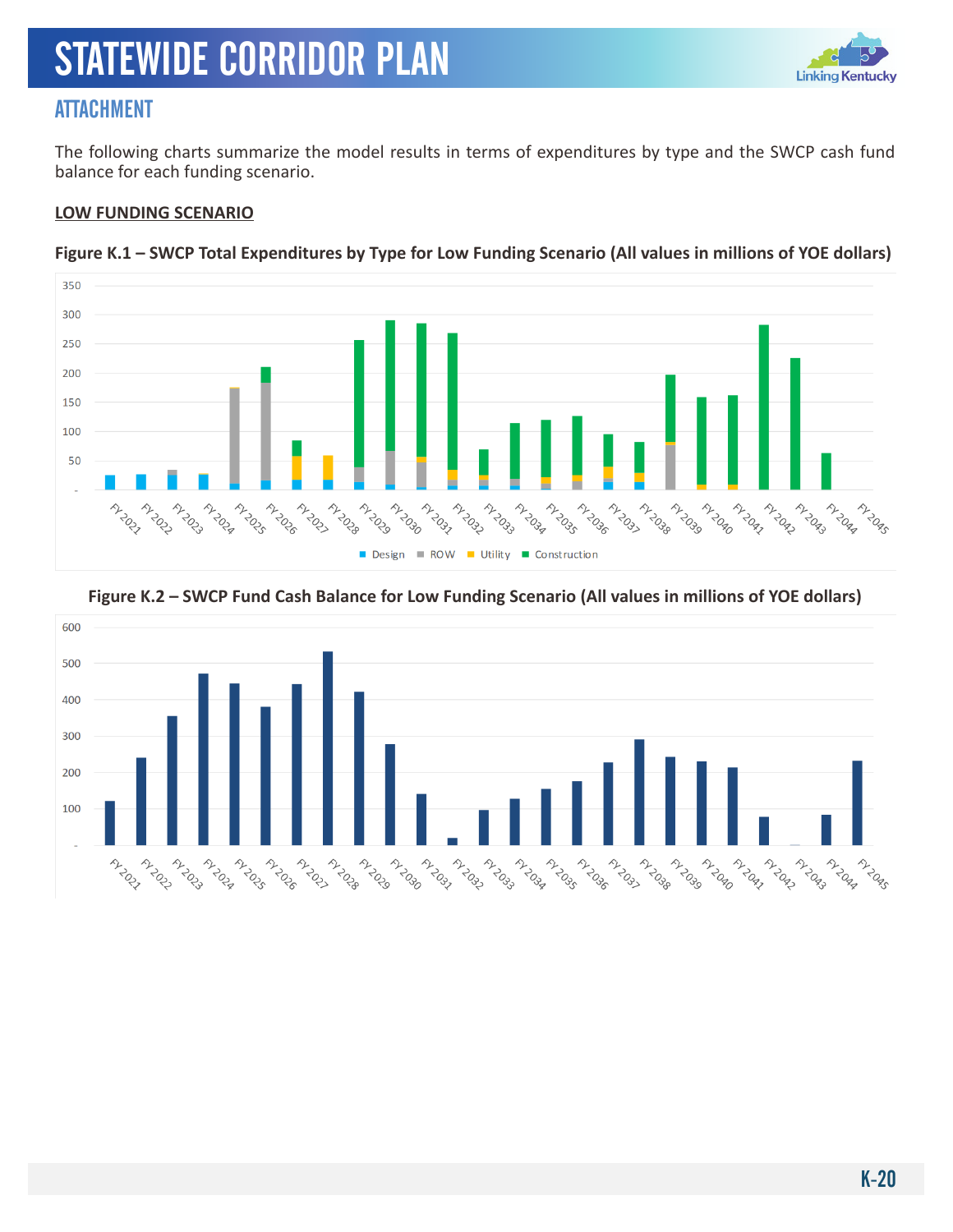

#### **MEDIUM FUNDING SCENARIO**

#### **Figure K.3 – SWCP Total Expenditures by Type for Medium Funding Scenario (All values in millions of YOE dollars)**



**Figure K.4 – SWCP Fund Cash Balance for Medium Funding Scenario (All values in millions of YOE dollars)**